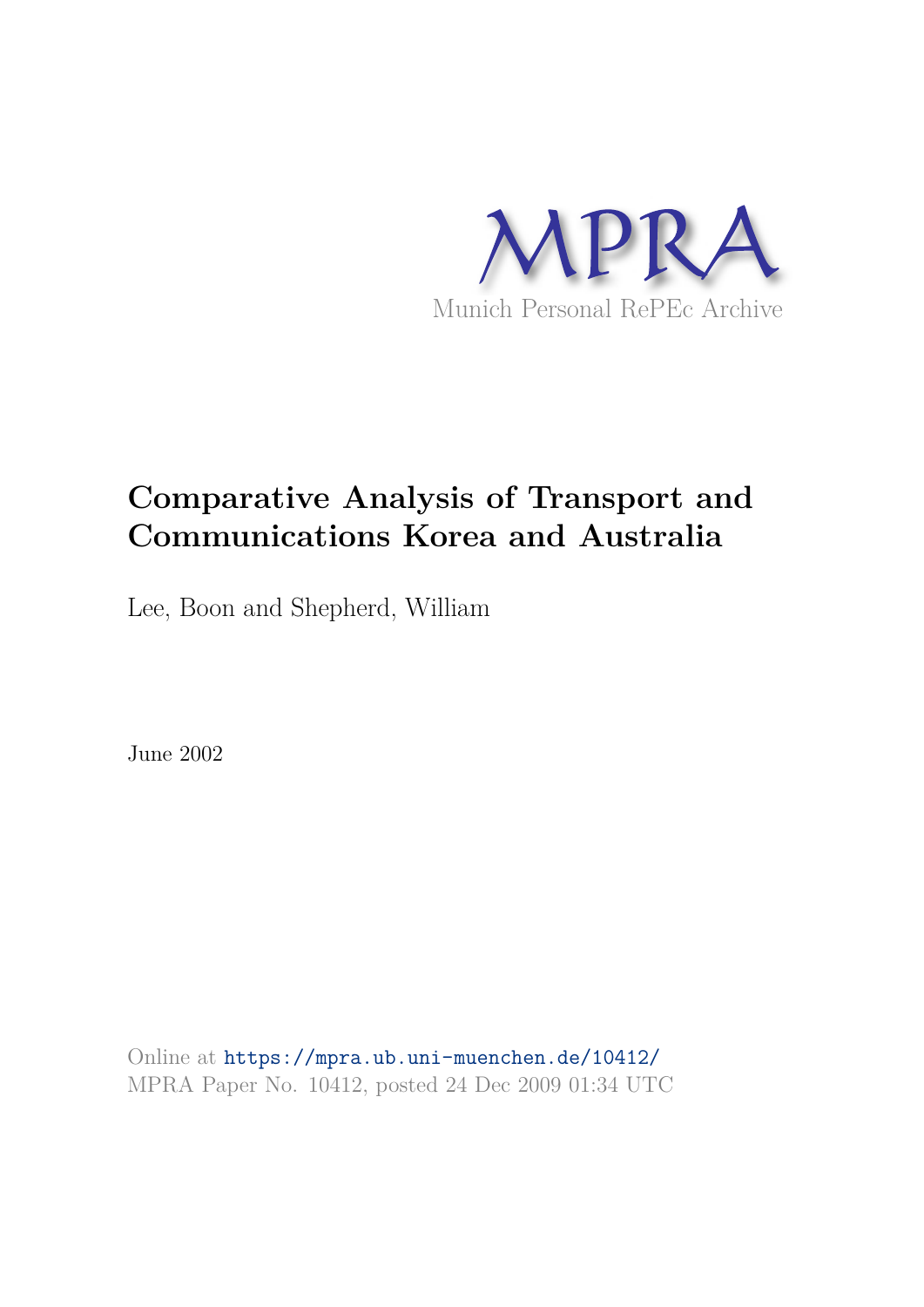**JOURNAL OF ECONOMIC DEVELOPMENT** Volume 27, Number 1, June 2002

# **Comparative Analysis of Output and Productivity in the Transport and Communication Sector: South Korea and Australia, 1990 to 1999**

Boon Lee and William Shepherd<sup>\*</sup>

This paper examines the output and productivity performance of the Transport and Communication sector in South Korea and Australia, from 1990 to 1999. The aim of the paper is two -fold. First, the paper is the first in a series which compares the performance of various industries within the service sector. Second, it introduces a method for derivation of appropriate currency converters or purchasing power parities (PPPs) to enable quantification of output and productivity at various disaggregated levels. This method is based on the industry -of-origin approach as refined by the International Co mparisons of Output and Productivity (ICOP) project based at the University of Groningen.

# **I. Introduction**

The service sector has become a major contributor towards economic growth largely due to its growing share of GDP contribution and the rising levels of employment in services. This is noticeable within the Asian economies, principally in Japan, Korea, Hong Kong and Singapore. This trend is also clear in the Australian economy. In 1990, Australia' s service sector accounted for 64 percent of total GDP (World Bank (1992)). This rose to 68 percent of total GDP in 1997 (World Bank (1998/99)). In Korea, the contribution to total GDP rose from 46 per cent in 1990 (World Bank (1992)) to 51 percent in 1997 (World Bank (1998/99)). Services have become an important exports as witnessed by the increasing proportions of international trade in producer services, especially in areas of education, tourism and finance. Consequently, the comparative productivity performance of the service sector has a direct impact on the trade balance of each country. Furthermore, the information technology revolution (IT) is at an early stage of development which suggests that the growth in services should rise rapidly.

This paper is the first in a series of South Korea-Australia comp arisons intended to cover major parts of the service sector, namely wholesale and retail trade, finance, health, education, etc. When a comparative analysis involves services, two major problems are

<sup>∗</sup> School of Economics and Finance, Queensland University of Technology, 2 George St, GPO Box 2434, Brisbane, Q4001, Australia, Tel: 61-7-3864-5389, Fax: 61-7-3864-1500, E-mail: bl.lee@qut.edu.au, and School of International Business, Griffith University, Nathan Campus, Q 4111, Australia, respectively. The authors would like to thank participants at the 29<sup>th</sup> Annual Conference of Economists, 2-6 July 2000, Gold Coast International Hotel, for helpful comments, and to D.S. Prasada Rao for special comments.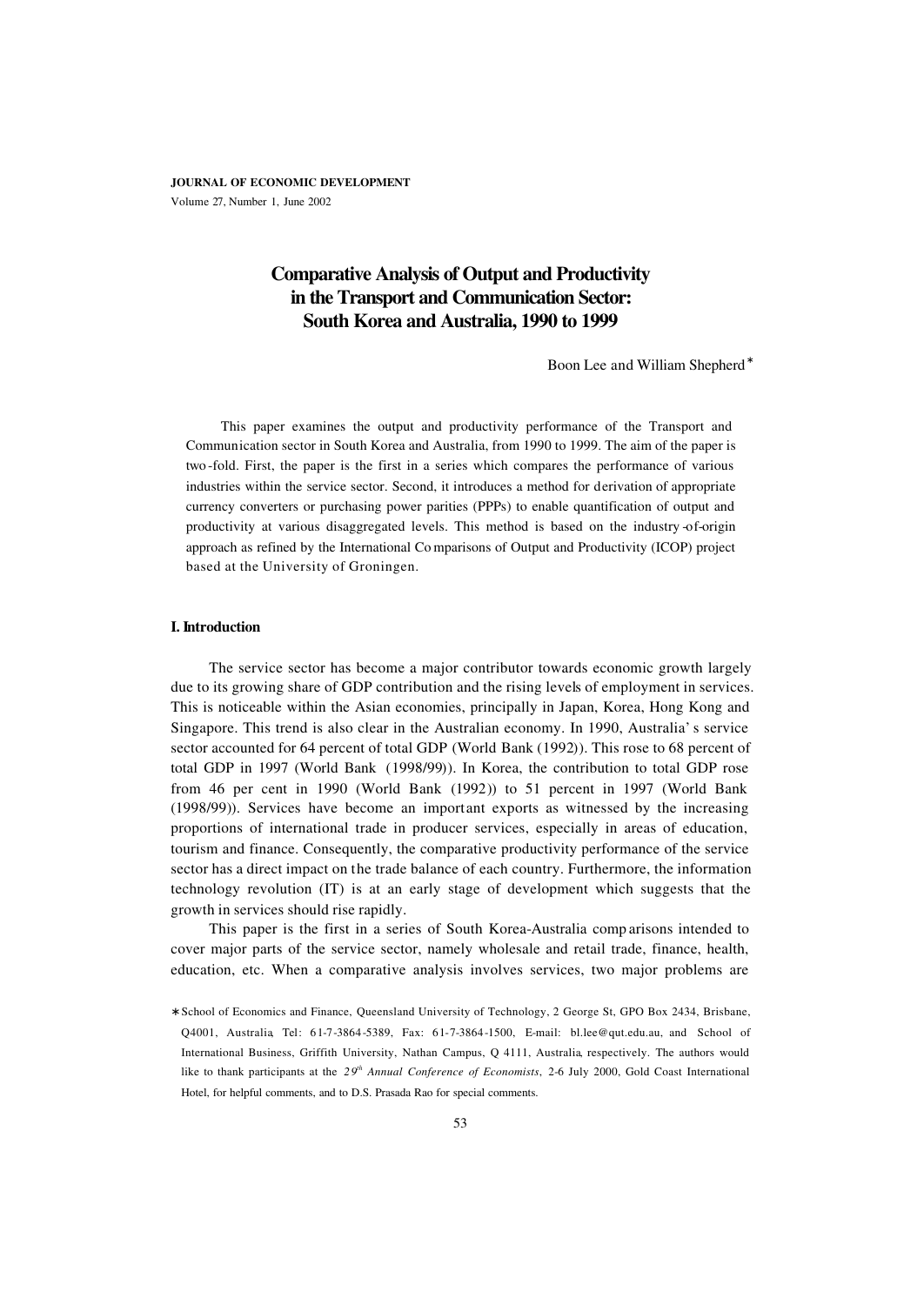encountered. First is the difficulty in distinguishing prices, quantities and quality of services. Hill (1977) noted that the quantity of a service is difficult to capture as it often represents a process by which a consumer or consumer good is changing. Furthermore, unlike manufactured goods, services are characterised by a greater degree of heterogeneity, which makes aggregation difficult. This is discussed below in analysing the quantification of output for the transport and communications industry. Second, meaningful real output and labour productivity comparisons are difficult since each country' s output and productivity is expressed in its own currency unit and has to be converted into a common currency. Direct comparisons further require the use of approximate currency converters. The use of exchange rates is not suitable since they are heavily influenced by capital movements and exchange rate adjustments and do not reflect real price differences between countries. Several well-known studies (see Kravis, Heston and Summers (1982) and OECD (1992)) have derived PPPs from the expenditure side of national accounts. However, these are inappropriate currency converters as industry output comparisons are expressed in terms of producer prices. As a result, purchasing power parities (PPPs) from the production side must be derived and used as currency converters in an attempt to develop real output and productivity comparisons.

The aim of this paper is two-fold. First, the paper introduces a method for derivation of appropriate currency converters or purchasing power parities (PPPs) for quantification of output and productivity at various disaggregated levels within the transport and communications industry. Second, the paper compares real output and labour productivity of the transport and communications industry between South Korea (henceforth Korea) and Australia for the period 1990-98. This method is based on the industry-of-origin approach as refined by the International Comparisons of Output and Productivity (ICOP) project (see Maddison and van Ark (1988), Pilat (1994), Mulder (1994), and Van Ark, Monnikhof and Mulder (1999)). Shepherd, Lee and Prasada Rao (2001) apply this methodological approach in a detailed comparison of output and labour productivity in the Australian and Korean manufacturing sectors.

The paper is divided into IV sections. Following the introduction, Section II describes the sources and methodology used in the paper. Section III presents the results of real output and productivity comparisons for the benchmark year 1995 and productivity trends from 1990 to 1998. The paper concludes with some brief comments.

# **II. Sources and Methodology**

The ICOP approach primarily uses disaggregated or detailed data from relevant census publications or survey reports. Disaggregated or detailed data refers to the four-digit level of the international standard industrial classification (ISIC) for Australia and the five-digit level for Korea in their respective transport and communications sectors. In essence, detailed prices and quantity output for the benchmark year 1995 is required to enable the ICOP approach to be employed. Data sources used for the benchmark year for each country are listed in Table 1.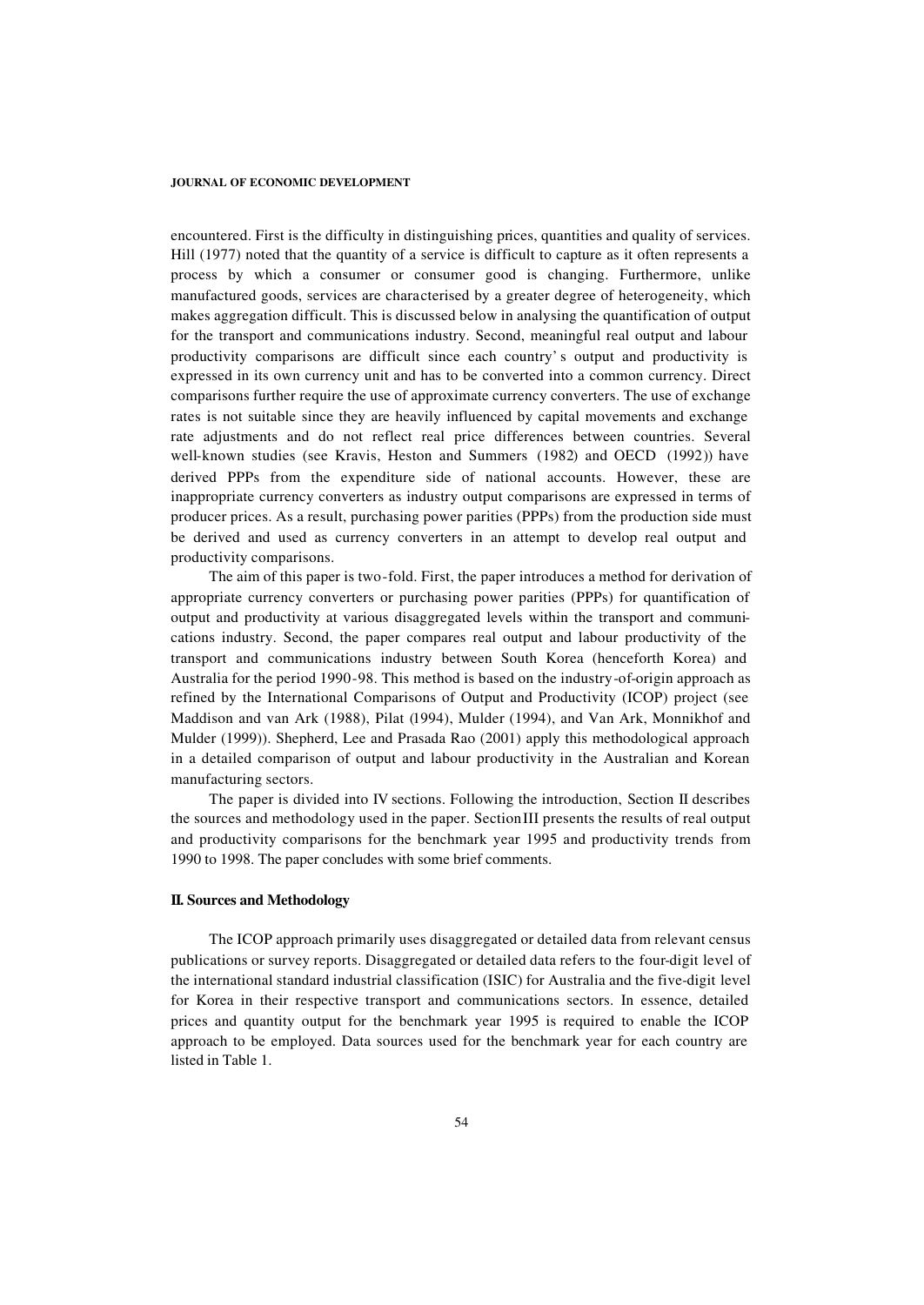Table 1 presents the basic data necessary for the ICOP approach to be applied. For the time-series (1990-1999), value added figures were derived from each country' s national accounts.

|                      |                            |                        | <b>Quantities Produced (million)</b> |        |                                                    |                                        |                           |                                 |  |
|----------------------|----------------------------|------------------------|--------------------------------------|--------|----------------------------------------------------|----------------------------------------|---------------------------|---------------------------------|--|
|                      |                            | <b>Moving Services</b> |                                      |        | <b>Terminal Services</b><br>(tonnes or passengers) |                                        |                           | Gross Value<br>of Output (h)    |  |
|                      | (tonne km or passenger km) |                        |                                      |        |                                                    |                                        |                           |                                 |  |
|                      | Korea                      | Australia              | Australia<br>Korea<br>$(\%)$         | Korea  |                                                    | Australia Australia<br>Korea<br>$(\%)$ | Korea<br>(million<br>Won) | Australia<br>(million<br>$Aus\$ |  |
|                      | (1)                        | (2)                    | (3)                                  | (4)    | (5)                                                | (6)                                    | (7)                       | (8)                             |  |
| Passenger Transport  |                            |                        |                                      |        |                                                    |                                        |                           |                                 |  |
| - Rail               | 29,292                     | 9,810e                 | 33.5                                 | 790    | 440.6 d                                            | 55.7                                   | 2,675,232                 | 1,878                           |  |
| - Road               | 72,324                     | 258,000 f              | 356.7                                | 11,282 | $1,061.8 \text{ g}$                                | 9.4                                    | 13,069,500                | 2,974                           |  |
| - Inland/Coastal     | 502                        | 464 f                  | 92.4                                 | 8.68   | 15.1 f                                             | 174.1                                  | 114,418                   | 125                             |  |
| $-Air(a)$            | 69,019                     | 64,407 f               | 93.3                                 | 35.5   | 33.5 f                                             | 94.4                                   | 5,711,672                 | 9,818                           |  |
| Freight Transport    |                            |                        |                                      |        |                                                    |                                        |                           |                                 |  |
| - Rail               | 13,838                     | 102,019 b              | 737.2                                | 57.3   | 393.9 b                                            | 687.0                                  | 776,115                   | 3,943                           |  |
| - Road               | 18,213                     | 119.227 c              | 654.6                                | 408.37 | 1.222.0                                            | 299.2                                  | 8,220,904                 | 18,331                          |  |
| - Inland/Coastal     | 43,936                     | $109,200$ f            | 248.5                                | 129.11 | 49.2 f                                             | 38.1                                   | 1,156,055                 | 1,330                           |  |
| $-Air(a)$            | 8,219                      | 1.890 f                | 23.0                                 | 1.61   | 0.5 f                                              | 30.9                                   | 68,710                    | 1,592                           |  |
| Communications       | Korea                      | Australia              | Australia                            |        |                                                    |                                        |                           |                                 |  |
| (2000s)              |                            |                        | Korea                                |        |                                                    |                                        |                           |                                 |  |
|                      |                            |                        | $(\%)$                               |        |                                                    |                                        |                           |                                 |  |
| - Telephone Subs.    | 18,600                     | 6,432 i                | 34.6                                 | n.a.   | n.a.                                               | n.a.                                   | 20,026,077                | 14,788                          |  |
| - Mobile Phone Subs. | 1,641                      | 3,060                  | 186.4                                | n.a.   | n.a.                                               | n.a.                                   | n.a.                      | n.a.                            |  |
| - Mail handled       | 3,456                      | 3,938                  | 113.9                                | n.a.   | n.a.                                               | n.a.                                   | 1.276.393                 | 5,154                           |  |

| Table 1 Quantity and Value Output of Freight and Passengers, and Communications |
|---------------------------------------------------------------------------------|
| Australia and Korea, 1995                                                       |

n.a. - not applicable.

(a) Includes both domestic and international.

(b) Average of 1994-95 and 1995-96.

(c) Figures at 30 September 1995.

(d) Government railways only. Average of 1994-95 and 1995-96.

(e) June 1995 figure. Includes urban motorised and non-urban motorised passenger task.

(f) Figure refers to 1994-95.

(g) Consists of urban public transport. Private motoring not included.

(h) Gross value of output for Australia refers to year 1994-95.

(i) Number of subscribers is derived by multiplying the percentage of households (96.8%) with a connected telephone to the total number of households (6,645,000) owning/paying for the use of telephone. The estimate refers to February 1996 and is assumed to be representative for year 1995.

Column (7) gross value of output derived by adding Korean value added at factor cost to production costs (i.e., intermediate consumption). Value output for passenger rail and freight rail derived by adding up each activity' s value added with the production costs from NSO, *Report on the Transportation Survey, 1995*. The production cost figures were however at the aggregated level and had to be disaggregated into passenger and freight based on the value added share for each rail activity. The estimated gross value output for the rail transport in this table is very similar to the rail transport gross value output in the NSO report. For air transport, value output for air transport as a whole was derived by summing the value added to the operating expenses. Disaggregated level (i.e., for passenger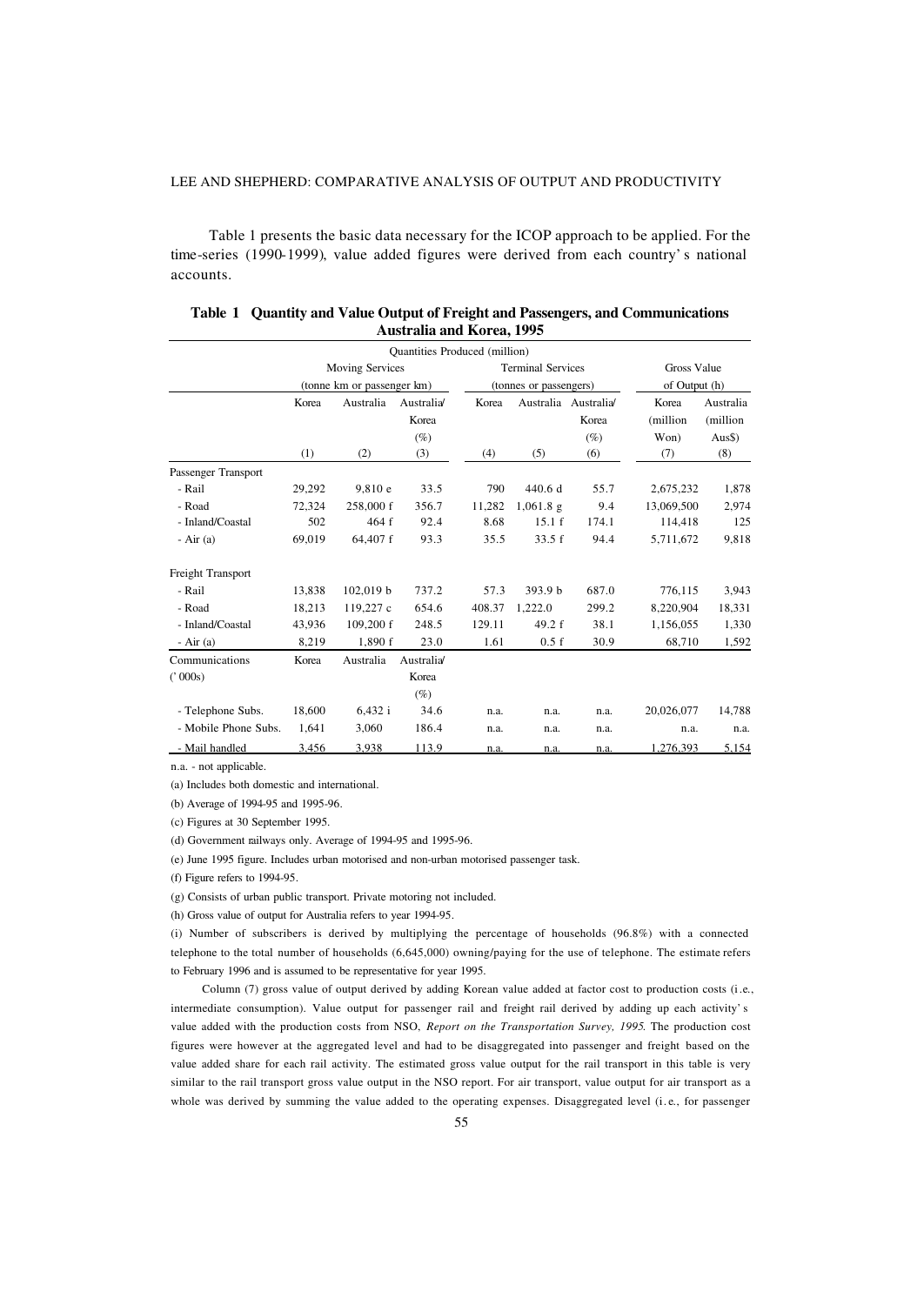and freight transport) was not available. Hence, the estimated disaggregated values were derived by assuming that the proportion of operating expenses for the scheduled flights over total operating expenses is representative of the value output for passenger transport. This is assuming that scheduled flights indicate the timetable of passenger flights. The remaining value output represents the non-scheduled flights which is indicative of freight transport. 1995 value output for telecommunications at both aggregated and disaggregated level was not available. 1995 value added at the disaggregated level was taken from the Input-Output tables. Production costs were also not avail able at the disaggregated level for 1995 but available for 1998. It is assume that the proportion of production costs over value added for 1995 is the same as 1998.

Column (8) gross value of output derived using values from the Australian Input-Output Tables. Values derived by summing the margins and non-margins. As for the value output of sea, only margin values were given for freight. As for non-margins, the value included both freight and passenger. It is assumed that the non-margin values for both freight and passenger values are in the proportions of 0.9 and 0.1. This is based on the assumption that almost 90% of the coastal shipping task is generated by bulk freight (see Apelbaum Consulting Group Pty Ltd, 1997, p. 66). Disaggregated levels in terms of inland/coastal and deep-sea were not available. Hence, the proportions were based on the number of ships that operated on the coastal routes over the total number of ships in the fleet. This was 61% (Figures from ABS, *Yearbook Australia ,1997*, p. 533).

Source: Australia from ABS, *Yearbook Australia*, (various issues)*.* ABS, *Australian Transport and the Environment 1997*, Cat. No. 4605.0. BTCE, *Transport and Communications Indicators, December Quarter 1996*, Australian Government Publishing Service, Canberra. Value output from ABS, *Input-Output Tables Product. Details, 1994-95*, (Cat. No. 5215.0). Apelbaum Consulting Group Pty Ltd 1997, *The Australian Transport Task, Energy Consumed and Greenhouse Gas Emissions*, Volume B - Report, Canberra. ABS, *Household use of Information Technology, Australia 1996* (February), Cat. No. 8128.0.

Korea from NSO, *Major Statistics of Korean Economy 1996*, p. 108-110. NSO, *Korean Statistical Information System 1999*, (KOSIS Computer Database), Seoul.

One of the major obstacles in transport and communications comparisons is the measurement of output. Some studies on transport measure output only in physical terms, for example, in tonnes-km and passengers-km (Girard (1958), and Gadrey, Noyelle and Stanback Jr. (1990)), or in the number of calls and access lines and the number of items of mail handled in communications (Rostas (1948), and Paige and Bombach (1959)). Other studies weight physical output in terms of relative prices (for example, revenue or value of output per passenger-km or tonne-km), and use this weighting system to derive Laspeyres and Paasche PPPs. These are then used to convert output into a common currency. If countries with very different average haul or passenger trip length are compared, the output measure must take separate account of loading and unloading services and costs which are more important, proportionately, in a country with shorter hauls or passenger trips. The activity of loading and unloading, termed as terminal services, is excluded in Rostas (1948), Girard (1958), and Pilat (1994), but included in total output estimations by Paige and Bombach (1959), and Smith, Hitchens and Davies (1982).

The current study employs the approach used by earlier ICOP studies (see Mulder (1994), and Van Ark, Monnikhof and Mulder (1999)). Essentially, the ICOP method aims to compare the production volume of each industry within a sector and for the sector as a whole. The volume of services requires quantification of service output, similar to that for manufacturing, which has physical output. In transport, "physical output" would therefore consist of two parts: (a) moving freight or passengers over a certain distance (i.e., moving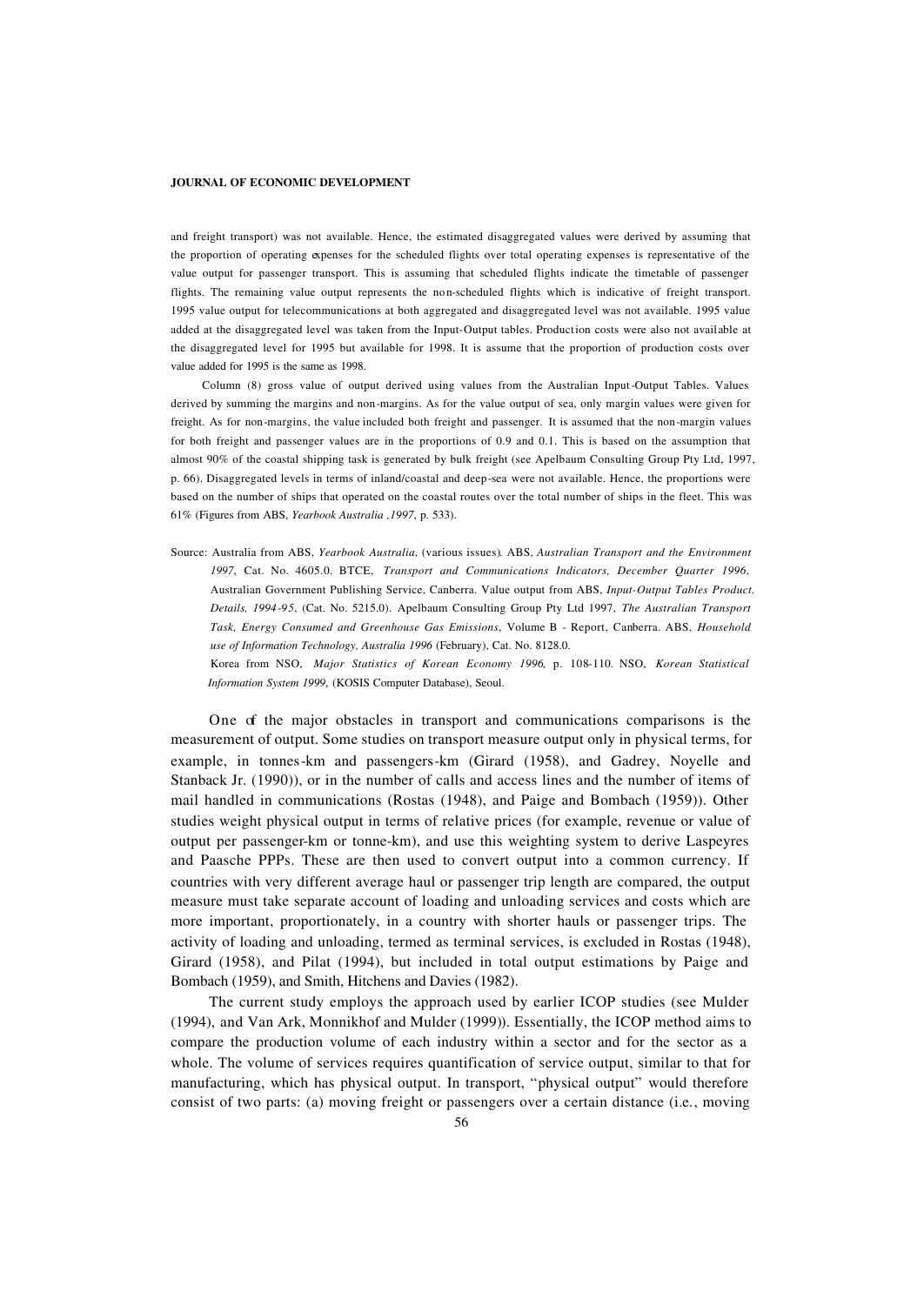services), and (b) loading and unloading services (i.e., terminal services). The first can be measured in tonne kilometres (tonne-km) or passenger kilometres (passenger-km) and the second by the amount of tonnes of freight or number of passengers. It must be noted however, that transport activity includes not only the movement of passengers and freight but also loading and unloading. The latter activity is significant in that it requires more labour input per unit of output than the movement of passengers and freight. Hence, any omission of terminal service would ultimately lead to either an overstatement or understatement of output.

Table 2, shows that Korea and Australia exhibit differences in the average distance of passenger and freight transport for particular transport modes. The terminal element increases in importance when the average haul distance is shorter (Van Ark, Monnikhof and Mulder (1999)). The average road freight transport in Korea (45 km) is approximately half of that in Australia (98km). This implies that there are more loading and unloading activities in Korea than in Australia. This is to be expected due largely to the relative geographical structures of Korea and Australia. Van Ark *et al*. (1999) further noted that the shorter traveling distances and the greater terminal shares are also partly related to greater population density. This is clearly the case in Korea.

|                     | Australia   | Korea       | Australia/Korea | $\alpha$ | Output Index    |
|---------------------|-------------|-------------|-----------------|----------|-----------------|
|                     | (km)        | (km)        |                 |          | $(Korea = 100)$ |
|                     | $(H^{Aus})$ | $(H^{Kor})$ |                 |          |                 |
|                     | (1)         | (2)         | (3)             | (4)      | (5)             |
| Passenger Transport |             |             |                 |          |                 |
| - Rail              | 22          | 37          | 0.60            | 0.40     | 42.4            |
| - Road              | 243         | 6           | 37.91           | 0.97     | 18.6            |
| - Inland/Coastal    | 31          | 58          | 0.53            | 0.47     | 130.7           |
| - Air               | 1,923       | 1,946       | 0.99            | 0.01     | 93.3            |
| Freight Transport   |             |             |                 |          |                 |
| - Rail              | 259         | 241         | 1.07            | 0.07     | 733.8           |
| - Road              | 98          | 45          | 2.19            | 0.54     | 461.7           |
| - Inland/Coastal    | 2,220       | 340         | 6.52            | 0.85     | 70.4            |
| - Air               | 3,797       | 5,102       | 0.74            | 0.26     | 25.0            |

**Table 2 Average Distance of Passenger and Freight Transport, and Output Index Australia and Korea, 1995**

Note:  $\alpha$  is the weight of terminal services in the composite index of Australia relative transport output, see text.

Source: Length of average passenger trip and freight haul simply derived by dividing passenger-km (tonne-km) by number of passengers (quantity of freight). Figures from Table 1.

As both physical outputs are essential, the Australian relative output,  $(Q^{Aw})$  in Equation (1), was estimated by a composite index, in which Korean output ( $Q^{Kor}$ ) was set equal to 100. This composite index is the weighted average of (i) the relative amount of Australian passenger or freight moving services compared to Korea, and (ii) the relative amount of Australian terminal services compared to Korea.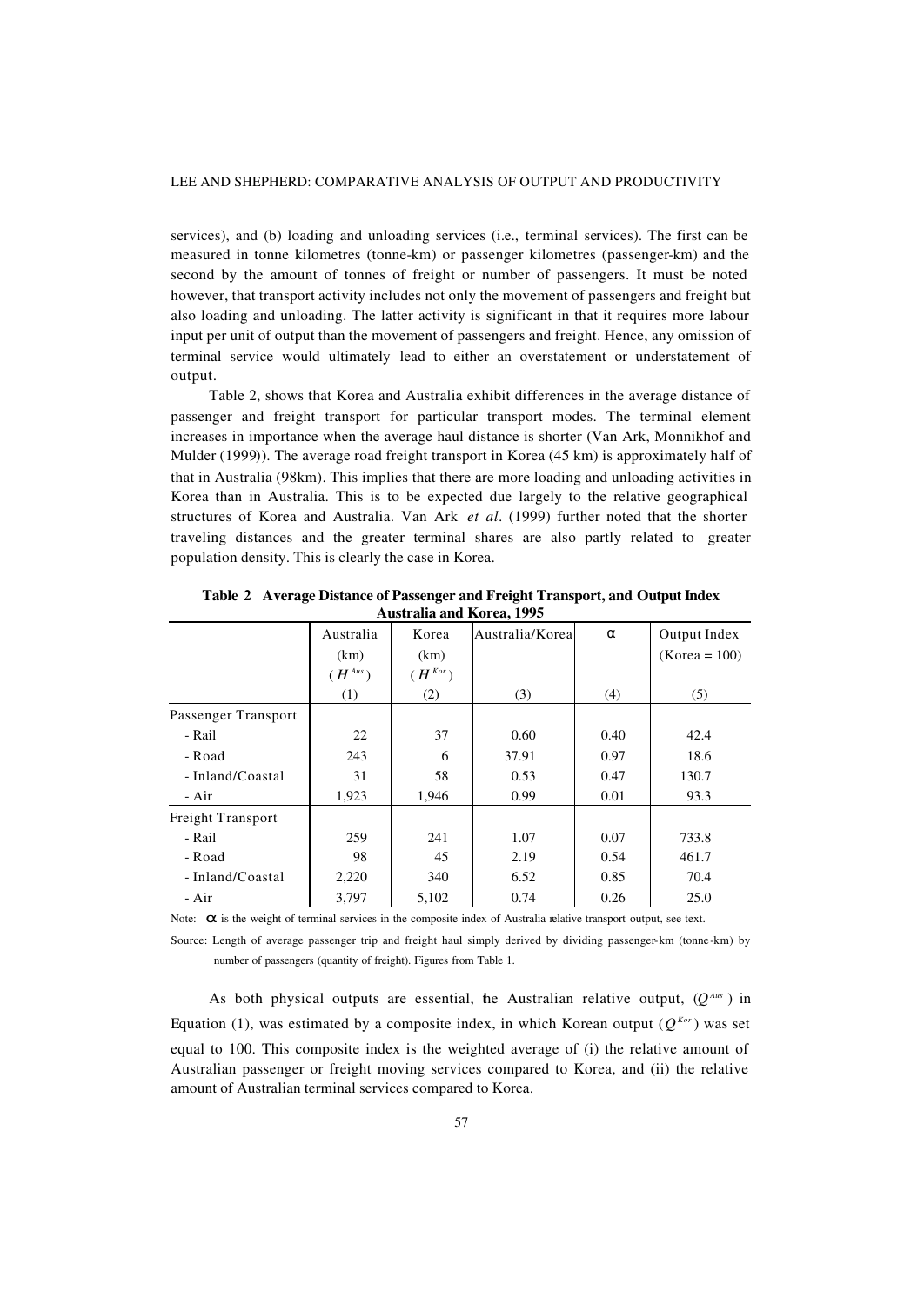$$
Q^{Ans} = \left[ (1-\alpha) \frac{M^{Ans}}{M^{Kor}} + \alpha \frac{T^{Ans}}{T^{Kor}} \right] \times 100 \, ; \quad where \quad Q^{Kor} = 100 \, . \tag{1}
$$

The share of  $\alpha$  is determined by the difference between the Korean and Australian average freight haul or passenger trip, as derived in Equations (2a) and (2b).  $H^{Ans}$  and  $H^{Kor}$  represent the average distance over which freight or passengers were transported in 1995 in Australia and in Korea, respectively (These data are given Table 1). The bigger the difference between  $H^{Ans}$  and  $H^{Kor}$ , the higher  $\alpha$  will be (i.e., the bigger the weight of terminal services in the composite index). With regard to the physical output of telecommunications, only the number of telephone subscriptions and number of items of mail handled were available.

$$
\alpha = \left(1 - \frac{H^{Kor}}{H^{Aus}}\right) \text{ if } H^{Kor} < H^{Aus}. \tag{2a}
$$
\n
$$
\alpha = \left(1 - \frac{H^{Aus}}{H^{Kor}}\right) \text{ if } H^{Kor} > H^{Aus} \tag{2b}
$$

## **1. A Numerical Example for Road Freight Transport**

(2b)

The composite index for Australia (Equation (1)) is obtained by first deriving the value  $\alpha$ , either using Equation (2a) or (2b). From Table 2, road freight transport shows *H*<sup>Kor</sup> = 45  $(18,213 / 408.37)$  which is less than  $H^{Ans} = 98 (119,227 / 1,222)$ . Hence, Equation (2a) is used in order to derive  $\alpha$  (i.e.,  $\alpha = 1 - (45/98) = 0.54$ ). In Equation (1),  $M^{Ans}/M^{Kn}$  is the ratio of moving services for Australia relative to Korea  $(119,227 / 18,213 = 6.546)$ .  $T^{Ans}/T^{Kor}$  is the ratio of terminal services of Australia relative to Korea (1,222 / 408.37 = 2.992). Note that Korea is the reference country which thus indicates that its index will be 100 (see Equation (1)). Finally, the composite index for Australia gives  $(Q^{Ans}) = [(1 (0.54)*(6.546) + (0.54)*(2.992)]*100 = 461.7.$ 

Purchasing power parities (PPPs) for the benchmark year 1995 are derived in order to convert each countrys' value added and labour productivity into a numeraire currency value. Conversion of time -series value added figures involve a set of PPPs across time. These are derived by applying the ratio of Korea-Australia transport and communications GDP implicit deflators, with 1995 as base, to the 1995 transport and communications PPP. For the benchmark year alone, three levels of PPPs are calculated; sample industry PPPs, branch level PPPs and finally the transport and communications sector PPP.

The notation used in the study is as follows. *Q* and *P* refer to quantity and price, respectively. In the case of transport, *Q* refers to the composite output index shown in Table 2. Countries *X* and *U* are the alternate and base country, respectively. In the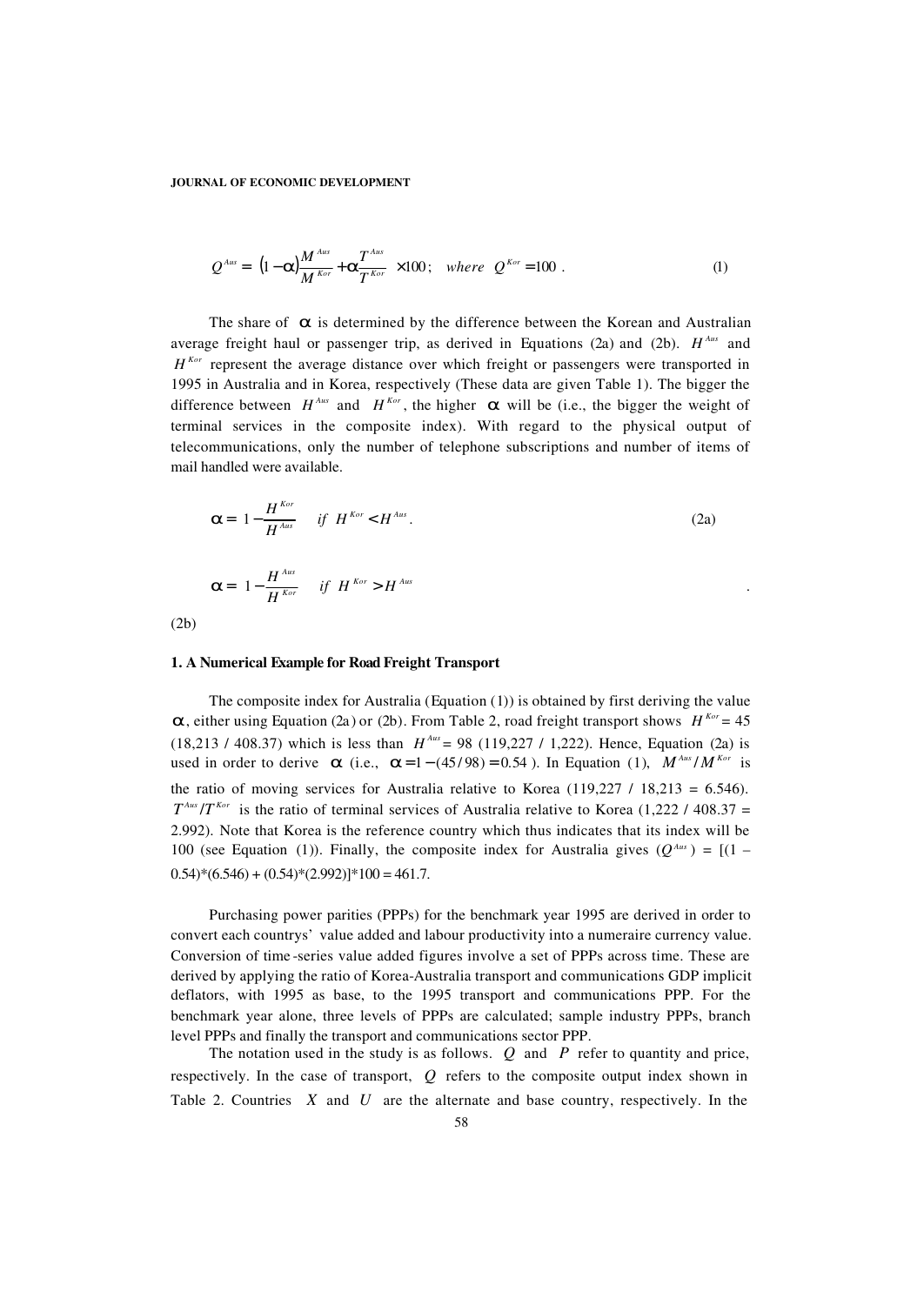current study, *X* refers to Korea and *U* refers to Australia. Subscript *i* refers to item or product, *j* refers to the type of industry, and *k* refers to the type of branch. Lower-case *s* refers to the sample industry.

The sample industry PPPs are derived by aggregating all matched products within a sample industry. Matching of products is made at the 4-digit level of the international standard industrial classification (ISIC). The sample industry PPPs are exp ressed as follows.

$$
PPP_j^{XU(X)} = \frac{\sum_{i=1}^s Q_{ij}^X \times P_{ij}^X}{\sum_{i=1}^s Q_{ij}^X \times P_{ij}^U}.
$$
 (3)

$$
PPP_j^{xU(U)} = \frac{\sum_{i=1}^s Q_{ij}^U \times P_{ij}^X}{\sum_{i=1}^s Q_{ij}^U \times P_{ij}^U}.
$$
\n
$$
(4)
$$

Expressions (3) and (4) are the Paasche and Laspeyres price indices, respectively, where *PPP*<sup>*v* $(U \times Y)$ </sup> is the purchasing power parity of the currency of country *X* against the currency of country U in industry j, at quantity weights of country X.  $PPP_j^{xU(U)}$  is the purchasing power parity of the currency of country *X* against the currency of country *U* in industry  $j$ , at quantity weights of country  $U$ .  $i=1,...,s$  is the sample of matched items.

Branch level PPPs are obtained by a weighted averaging of the parities of the sample industries that belong to a given branch. The weights used in this paper are based on value added shares. The PPP for a given branch k is defined as

$$
PPP_k^{xU(X)} = \frac{\sum_{j=1}^{b_i} VA_j^{x(X)}}{\sum_{j=1}^{b_i} VA_j^{x(X)}} \sqrt{PPP_j^{xU(X)}} \tag{5}
$$

at value added share weights of country *X* , and

$$
PPP_k^{xU(U)} = \frac{\sum_{j=1}^{b_i} \left[ VA_j^{U(U)} \times PPP_j^{xU(U)} \right]}{\sum_{j=1}^{b_i} VA_j^{U(U)}} \tag{6}
$$

at value added share weights of country *U* . In Equations (5) and (6), *VA<sup>j</sup>* refers to value output of the *j*-th sample industry and *PPP<sup>j</sup>* represents the *j*-th sample industry purchasing power parity.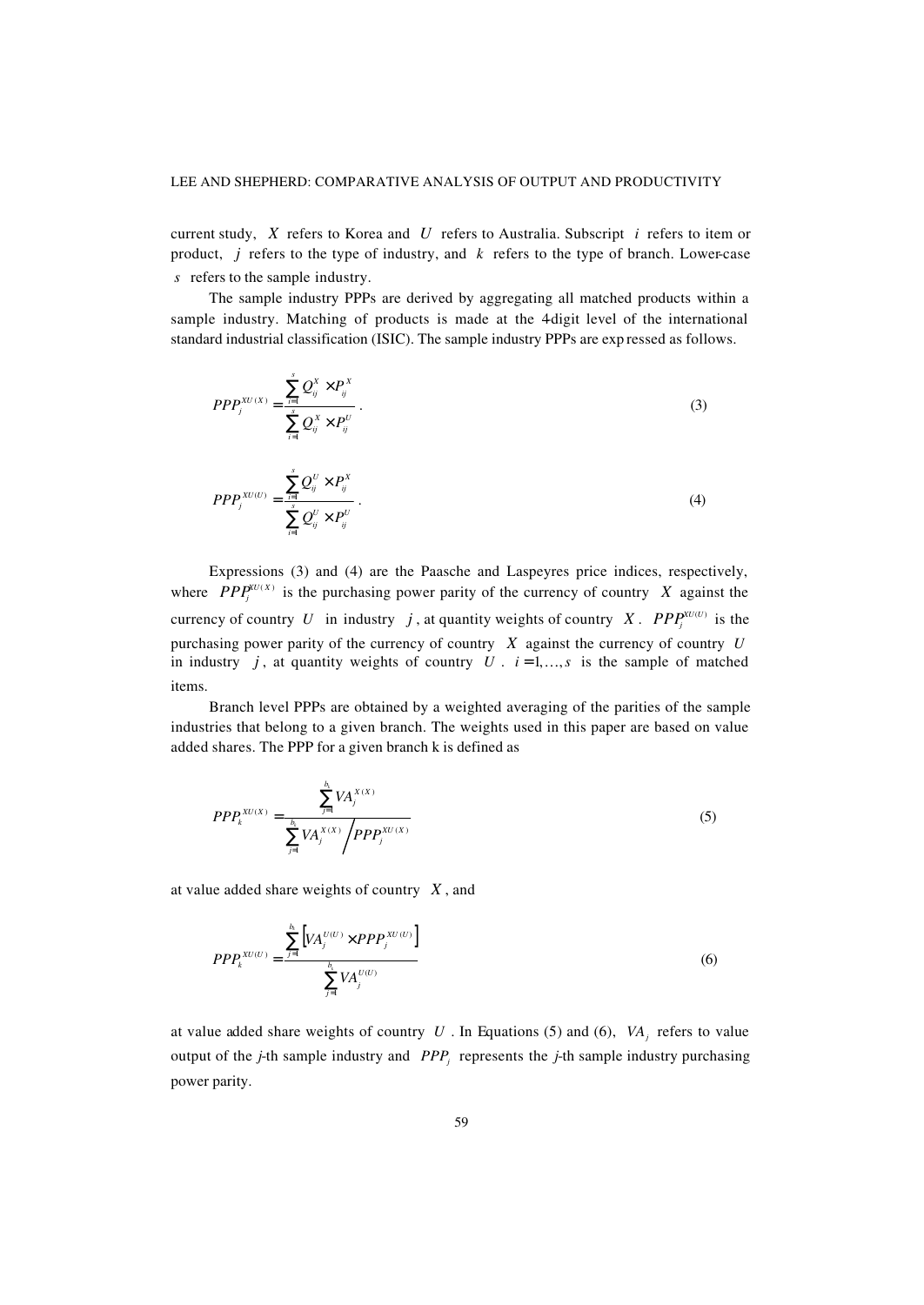Finally, sectoral PPPs are derived by aggregating the branch level PPPs and using the weights of value added for each branch. The formulae are similar to expressions (5) and (6) and are expressed as follows.

$$
PPP^{xU(X)} = \frac{\sum_{j=1}^{k} VA_k^{X(X)}}{\sum_{j=1}^{k} VA_k^{X(X)} / PPP_k^{xU(X)}}.
$$
 (7)

$$
PPP^{x_{U(U)}} = \frac{\sum_{j=1}^{k} \left[ VA_k^{U(U)} \times PPP_k^{x_{U(U)}} \right]}{\sum_{j=1}^{k} VA_k^{U(U)}}.
$$
\n(8)

For the final comparisons of transport and communications gross value added and labour productivity, only the Fisher PPP is used. The Fisher PPP is derived by taking the geometric average of expressions (7) and (8), as shown below.

$$
PPP^{Fisher} = \sqrt{PPP^{XU(X)} \times PPP^{XU(U)}}.
$$
\n(9)

# **III. Results**

# **1. Relative Size and Structure of the Transport and Communications Sector in Korea and Australia**

Tables 3 and Table 4 and Charts 1 and 2 contain estimates of gross value of output, gross value added and employment, by branch, for Korea and Australia, in the benchmark year 1995. These data provide an indication of the size and structure of each country' s transport and communications sector.

In terms of size, the gross value of output in Korean transport and communications, expressed in Australian dollars at the PPP rate  $(A$1.00 = 759$  Won in Table 5) is \$60,863 million and for Australia, \$77,559 million, approximately 1.27 times the value of Korean output. Transport and communications gross value added, defined as gross output net of intermediate inputs, is \$34,051 million in Korea, and in Australia, \$39,591 million, some 1.16 times the gross value added of the Korean transport and communications sector. Gross value added is 56 percent of transport and communications gross output in Korea compared with 51 percent in Australia. This suggests that Australia uses relatively more intermediate inputs, probably from heavy fuel consumption in transport services. In terms of number of persons engaged, Korea has more than double the employment than Australia. Overall, the Korean transport and communications sector contributes 7.34 percent of total GDP and 5.2 percent of total employment, while for Australia the comparable figures are 8.34 percent and 6.54% percent.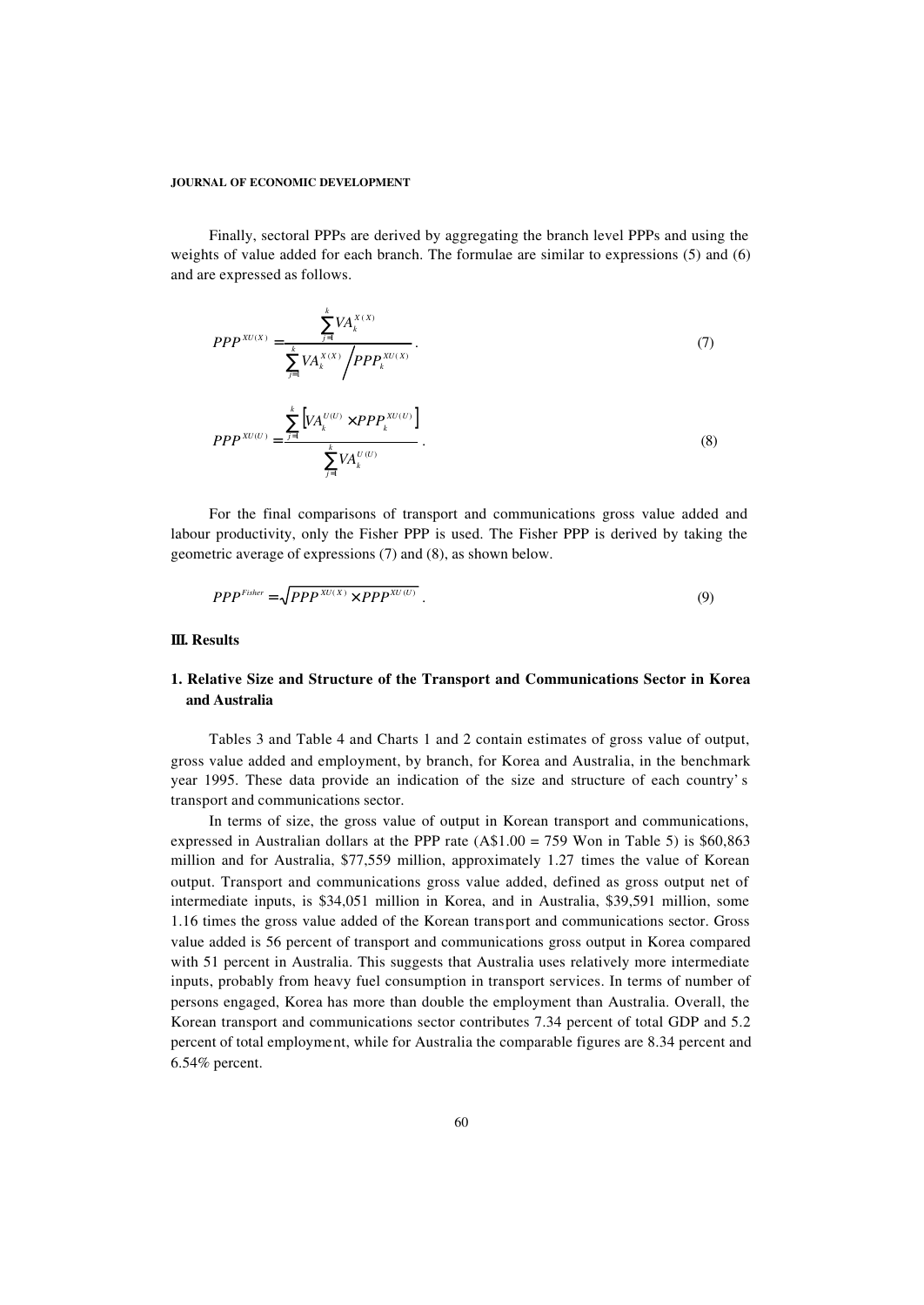| by Drahen, Transport and Communications of Korea, 1775 |                    |                    |                    |             |                   |  |  |  |
|--------------------------------------------------------|--------------------|--------------------|--------------------|-------------|-------------------|--|--|--|
|                                                        | Gross Value        | Gross Value        | Share in           | Number of   | Share in          |  |  |  |
|                                                        | of Output at       | Added at           | Total Transport &  | Persons     | Total Transport & |  |  |  |
|                                                        | <b>Factor Cost</b> | <b>Factor Cost</b> | Communications     | Engaged     | Communications    |  |  |  |
|                                                        | (mill. Won)        | (mill. Won)        | (% of Value Added) | (thousands) | $(\%)$            |  |  |  |
|                                                        | (1)                | (2)                | (3)                | (4)         | (5)               |  |  |  |
| <b>Transport</b>                                       | 31,792,606         | 13,235,366 b       | 63.1               | 632         | 65.6              |  |  |  |
| Railways                                               | 3,451,347          | 1,191,557          | 5.7                | 53          | 5.5               |  |  |  |
| Road                                                   | 21,290,404         | 9,736,263          | 46.4               | 550         | 57.1              |  |  |  |
| Inland/coastal                                         | 1,270,473          | 511,925            | 2.4                | 9           | 0.9               |  |  |  |
| Air transport                                          | 5,780,382          | 1,795,621          | 8.6                | 20          | 2.1               |  |  |  |
| Communications                                         | 21,302,470         | 7,741,149 с        | 36.9               | 331         | 34.4              |  |  |  |
| Telephone Subs.                                        | 20,026,077         | 7,221,037          | 34.4               | n.a.        | n.a.              |  |  |  |
| Mail handled                                           | 1,276,393          | 520,112            | 2.5                | n.a.        | n.a.              |  |  |  |
| Transport & Comms.                                     |                    |                    |                    |             |                   |  |  |  |
| <b>Current Table</b>                                   | 53,095,076 a       | 20,976,515 d       | 100.0              | 963 e       | 100.0             |  |  |  |
| National Accounts'                                     | 46,197,200 a       | 25,845,801         |                    |             |                   |  |  |  |
| <b>ILO</b>                                             |                    |                    |                    | 1,068       |                   |  |  |  |

**Table 3 Gross Value of Output, Gross Value Added, and Number of Persons Engaged by Branch, Transport and Communications of Korea, 1995**

n.a. - not available.

Notes: (a) Discrepancy in figures of gross value of output and gross value added between the current table and national accounts' is largely due to differences in concepts between the survey reports and national accounts. This discrepancy also exists in manufacturing whereby the survey report had a larger gross output and gross value added than the national accounts.

- (b) Transport figure is the sum of railways, road, inland/coastal and air transport. This aggregated figure is lower than the national accounts' as it excludes deep-sea transport, services allied to transport, and pipeline figures.
- (c) Communications figure is the sum of telephone subscriptions and mail handled. It is less than the national accounts' figure as it excludes other services within communications.
- (d) GVA excludes services allied to transport and deep-sea transport.

(e) Current tables' figure differs to ILO due to exclusion of allied to services.

Source: Gross Value of Output from Table 1. Value Added from NSO, *Report on the Transportation Survey 1996*, pp. 116-299. National accounts' GDP for Transport, storage and communications from Bank of Korea, *Statistics Yearbook 1997*, p. 290. Number of persons engaged from ILO, *Yearbook of Labour Statistics 1996.*

In terms of structure, the largest contributors to gross output and value added in Australia also tend to be those that provide the bulk of employment, that is, road transport. This is to be expected since most freight in Australia is transported by means of heavy goods vehicles. Furthermore, road passenger transport by use of buses is an important service industry in both interstate and intrastate services. Air transport has a larger gross output than railways, but the latter' s share in value added and employment exceeds that for air transport. In Korea, road transport dominates the other branches in terms of gross output, value added and employment. Telephone subscriptions however, also contribute a considerable share of gross output and gross value added.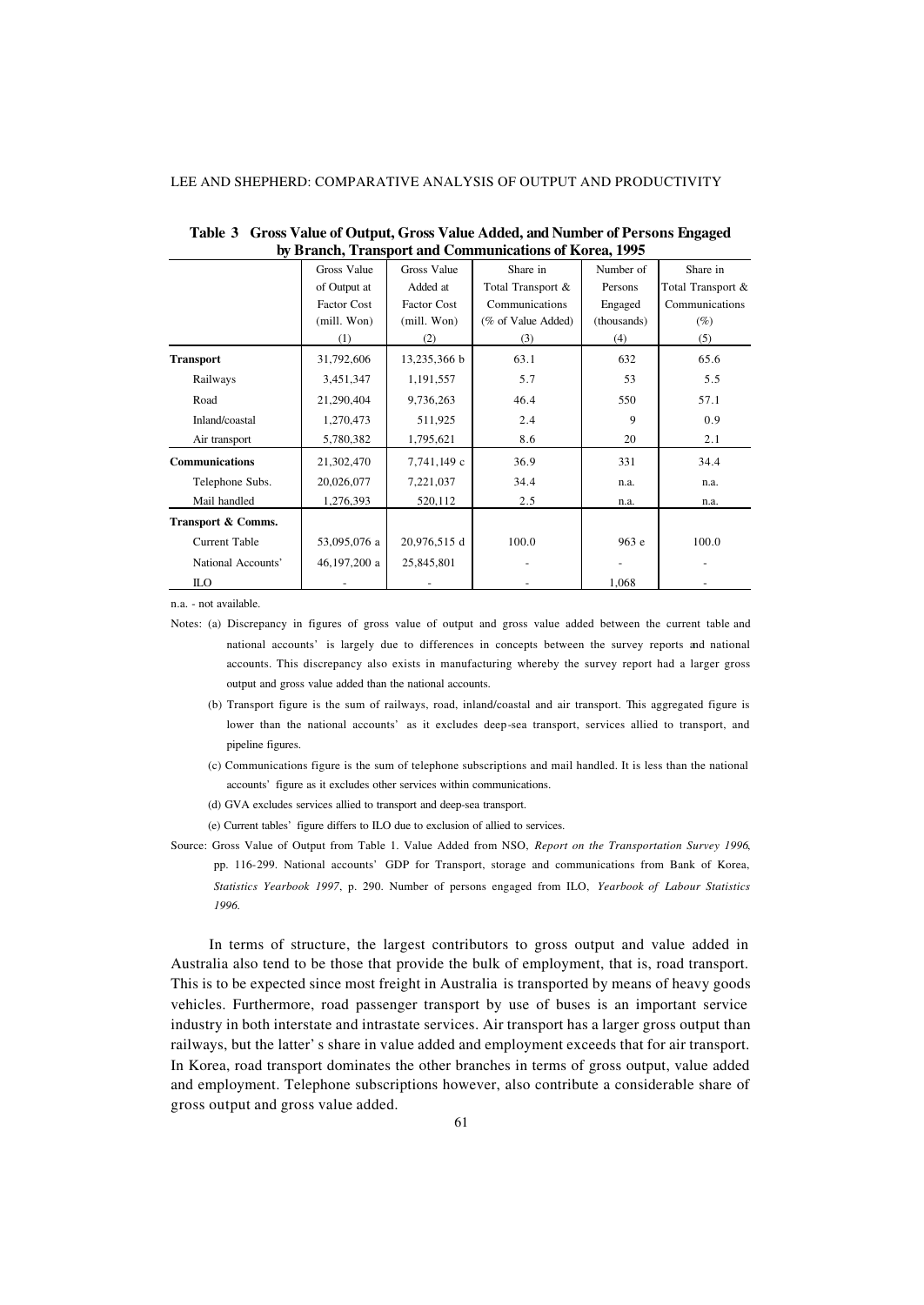|                       | DY DI AIRII, TTAIISPOLI ANU COMMUNICATIONS OF AUSTI ANA, 1993 |                 |                    |             |                   |  |  |  |  |
|-----------------------|---------------------------------------------------------------|-----------------|--------------------|-------------|-------------------|--|--|--|--|
|                       | Gross Value                                                   | Gross Value     | Share in           | Number of   | Share in          |  |  |  |  |
|                       | of Output at                                                  | Added at        | Total Transport &  | Persons     | Total Transport & |  |  |  |  |
|                       | <b>Factor Cost</b>                                            | Factor Cost (a) | Communications     | Engaged     | Communications    |  |  |  |  |
|                       | $(mill.$ \$)                                                  | $(mill.$ \$)    | (% of Value Added) | (thousands) | (%)               |  |  |  |  |
|                       | (1)                                                           | (2)             | (3)                | (4)         | (5)               |  |  |  |  |
| <b>Transport</b>      | 39,990                                                        | 16,559 b        | 56.6               | 293         | 68.8              |  |  |  |  |
| Railways              | 5,821                                                         | 4,248           | 14.5               | 51          | 11.9              |  |  |  |  |
| Road                  | 21,304                                                        | 7,947           | 27.2               | 186         | 43.7              |  |  |  |  |
| Inland/coastal        | 1,455                                                         | 443 с           | 1.5                | 10f, g      | 2.3               |  |  |  |  |
| Air transport         | 11,410                                                        | 3,921           | 13.4               | 46 f, h     | 10.9              |  |  |  |  |
| <b>Communications</b> | 22,274                                                        | 12,697          | 43.4               | 133         | 31.2              |  |  |  |  |
| Telephone Subs.       | 3,943                                                         | n.a.            | n.a.               | n.a.        | n.a.              |  |  |  |  |
| Mail handled          | 18,331                                                        | n.a.            | n.a.               | n.a.        | n.a.              |  |  |  |  |
| Transport & Comms.    |                                                               |                 |                    |             |                   |  |  |  |  |
| Current Table         | 62,263                                                        | 29,256          | 100.0              | 425 i       | 100.0             |  |  |  |  |
| National Accounts'    | 77,559 d                                                      | 39,591 e        |                    |             |                   |  |  |  |  |
| <b>ILO</b>            |                                                               |                 |                    | 537         |                   |  |  |  |  |

| Table 4 Gross Value of Output, Gross Value Added, and Number of Persons Engaged |
|---------------------------------------------------------------------------------|
| by Branch, Transport and Communications of Australia, 1995                      |

n.a. - not available.

Notes: (a) Value added figures for each transport activity derived by multiplying the transport GDP implicit deflator to each transport activity' s value added at constant 1997-98 prices. It is assumed that each transport activity deflator is the same as the transport implicit deflator. Breakdown of GVA at current prices (i.e., freight and passenger) derived by taking the proportions of GVO at current prices. It is assumed that proportions of freight and passenger for each transport activity at GVO is the same as at the value added level.

- (b) Slight discrepancy with National Accounts figure as a result of exclusion of pipeline figures and deep-sea transport. Difference in total transport value added also due to derivation of estimated value added figures based on proportionate movements.
- (c) Value added derived using proportions of value output of inland/coastal to deep-sea to the value added of sea transport.
- (d) Gross value output derived from Input-Output Table. Discrepancy between current tables' and Input-Output figures is that the current table omits the value output of allied services to transport, pipelines and deep-sea.
- (e) Gross value added from national accounts. Discrepancy between current tables' and national accounts figures is that the current table omits the value output of allied services to transport, pipelines and deep-sea. Discrepancy is also partly due to rough estimations using proportionate movements for various branches .
- (f) Australian figure is average of Feb 1995 and Feb 1996, which thus gives the average at August 1995.
- (g) Figure refer to water transport.
- (h) Figure refer to air transport.
- (i) Current tables' figure differs to ILO due to exclusion of allied to services.
- Source: Gross Value of Output from Table 1. Value Added from ABS, *Input-Output Tables Product Details, 1994-95*, (Cat. No. 5215.0) and ABS, *Australian System of National Accounts, 1998-99*, (Cat. No. 5204.0). Number of persons engaged from ILO, *Yearbook of Labour Statistics 1996*.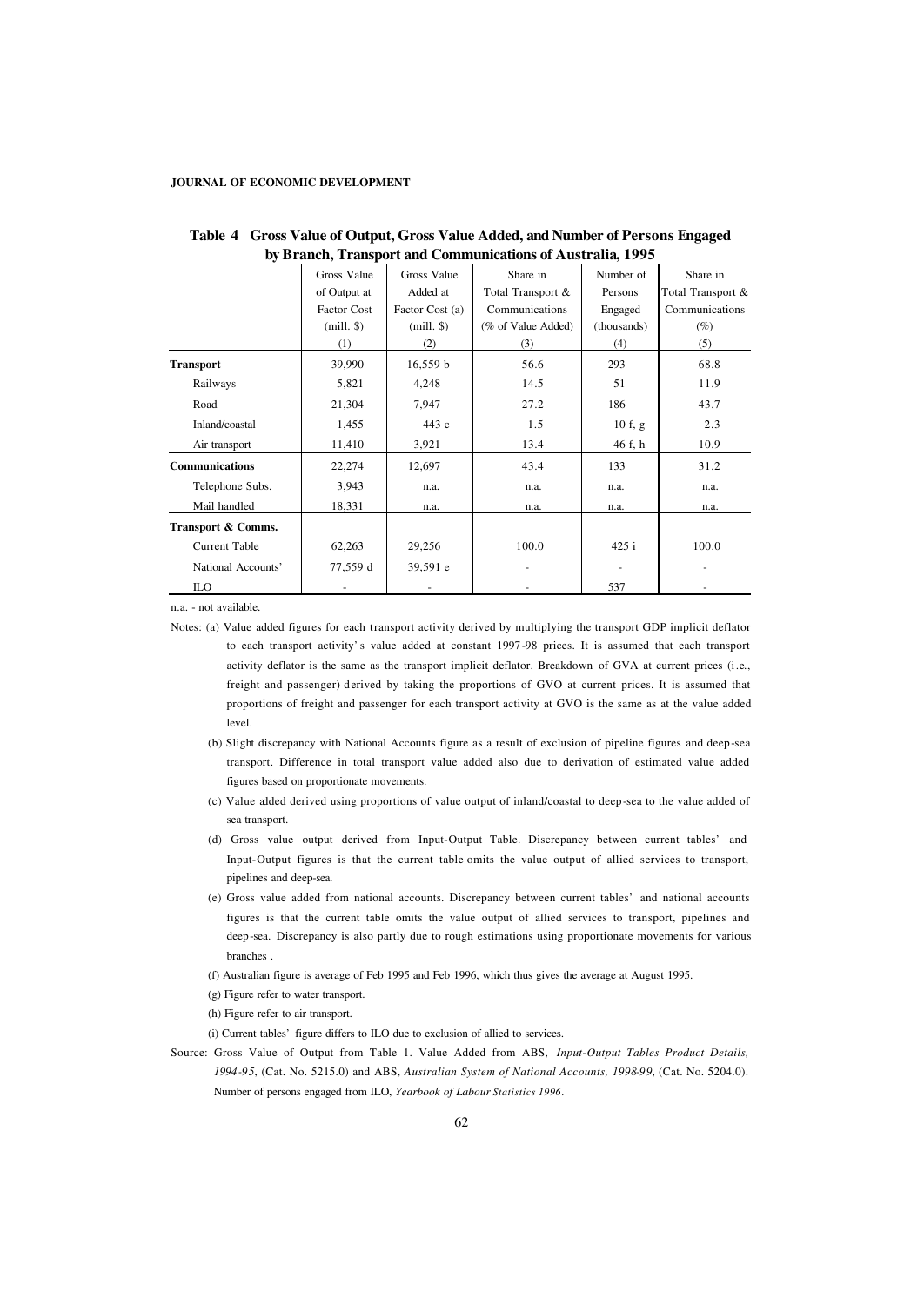

**Chart 1**



Source: Tables 3 and 4.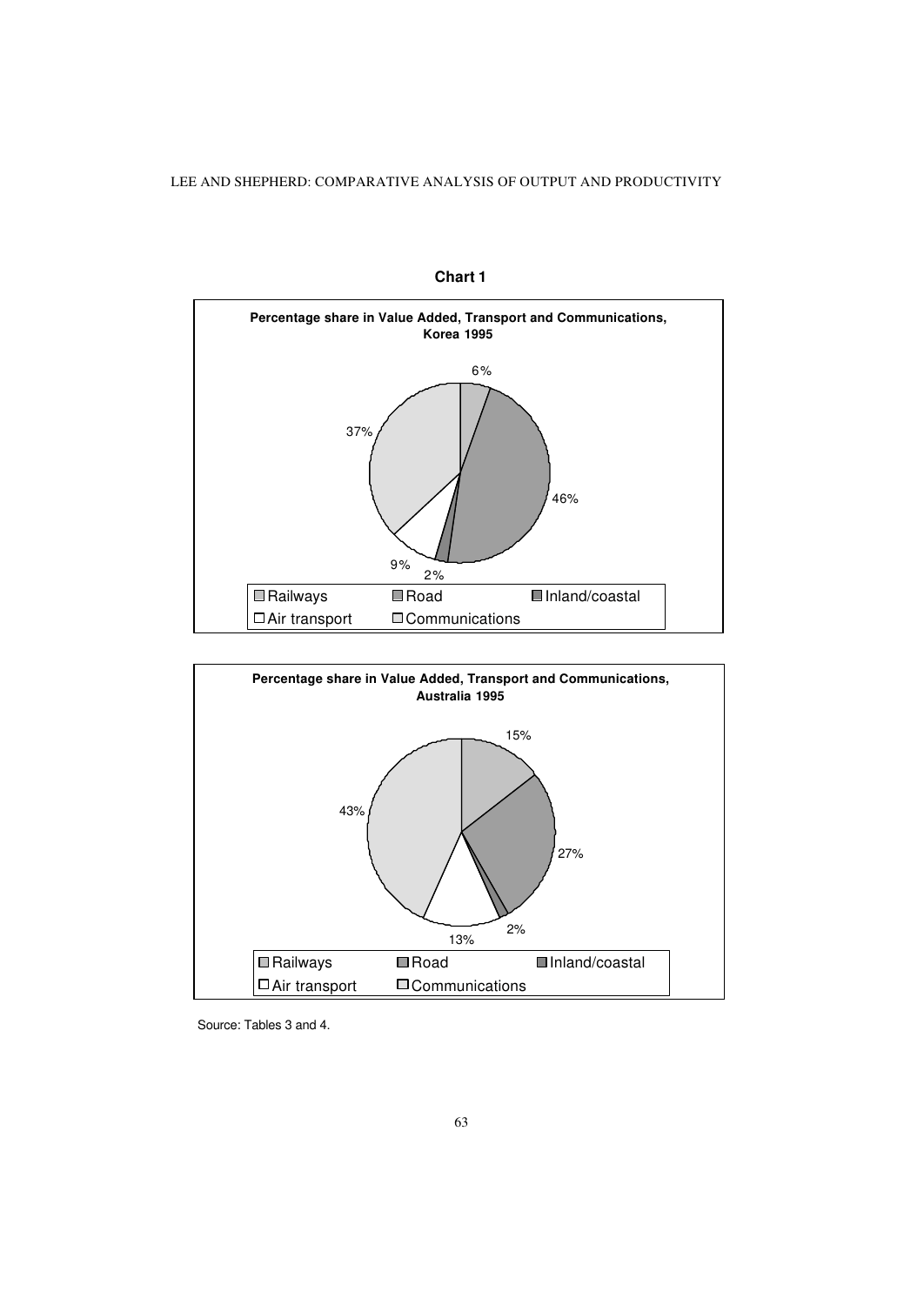





Source: Tables 3 and 4.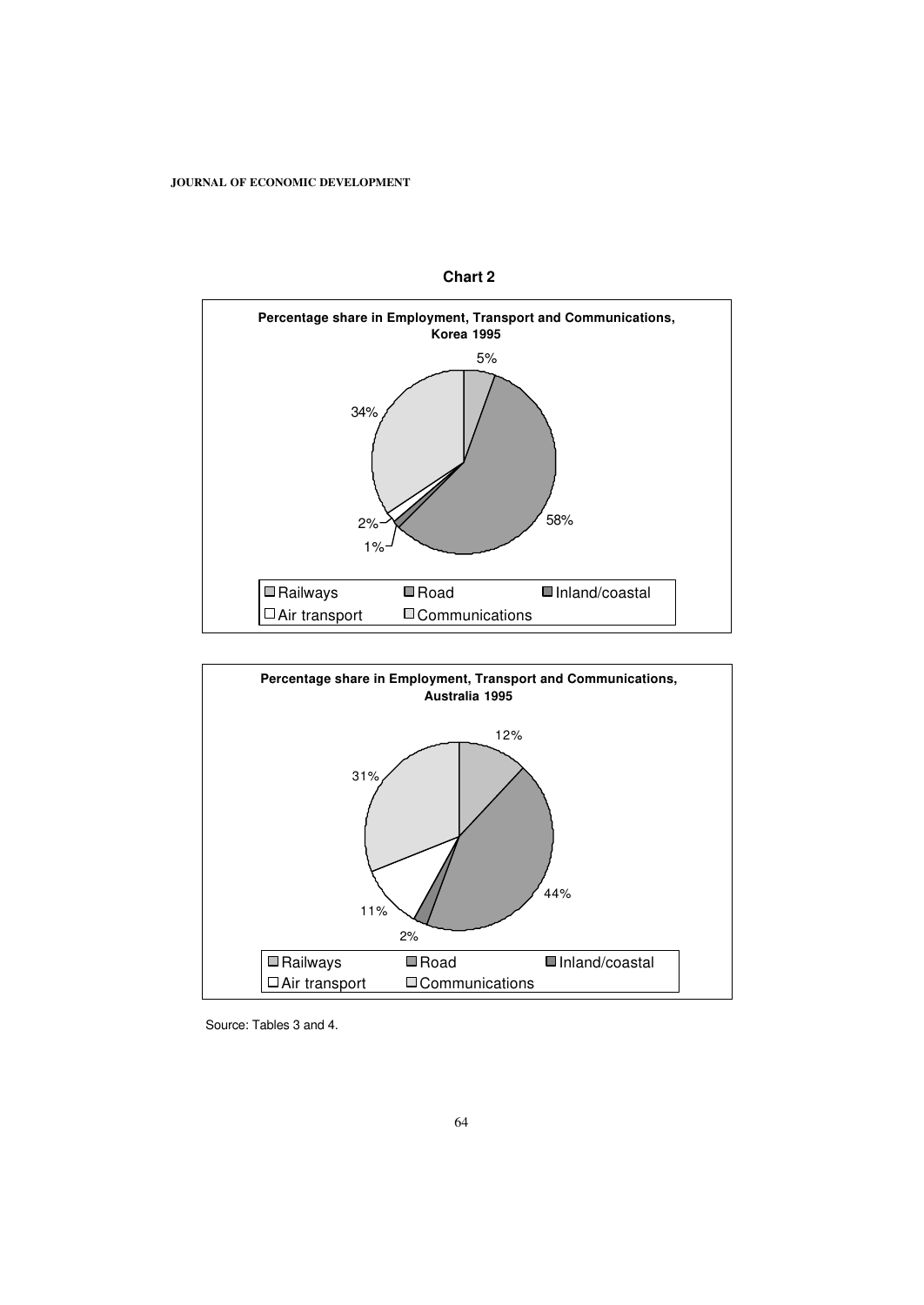# **2. Purchasing Power Parities and Comparative Price Levels**

Table 5 shows the Paasche, Laspeyres and Fisher PPPs by branches and for overall transport and communications for the benchmark year 1995. Comparative prices level for each branch are also shown.

The branch PPPs in transport were larger at Australian quantity weights, but much the same, at both country quantity weights, for communications. The identical PPPs for each branch in communications is due to the fact that there is only one matched service. Within the transport service, transportation includes both passenger and freight activities. This aggregation results in different estimates using different quantity weights.

| <b>Australia and Korea, 1995</b>      |           |                                   |              |               |  |  |  |  |
|---------------------------------------|-----------|-----------------------------------|--------------|---------------|--|--|--|--|
|                                       | At Korean | At Australian                     | Geometric    | Comparative   |  |  |  |  |
|                                       |           | Quantity Weights Quantity Weights | Average      | Price Level   |  |  |  |  |
|                                       |           | (Paasche PPP) (Laspeyres PPP)     | (Fisher PPP) | $(Aus = 100)$ |  |  |  |  |
| Transport:                            |           |                                   |              |               |  |  |  |  |
| - Rail                                | 694.5     | 1,173.1                           | 902.6        | 157.8         |  |  |  |  |
| - Road                                | 1,065.6   | 1,895.5                           | 1,421.2      | 248.5         |  |  |  |  |
| - Inland/Coastal                      | 639.9     | 662.0                             | 650.9        | 113.8         |  |  |  |  |
| - Air                                 | 342.4     | 468.7                             | 400.6        | 70.0          |  |  |  |  |
| <b>Overall Transport</b>              | 764.6     | 1,329.8                           | 1,008.3      | 176.3         |  |  |  |  |
| <b>Telecommunications</b>             |           |                                   |              |               |  |  |  |  |
| - Telephone Subs.                     | 468.3     | 468.3                             | 468.3        | 81.9          |  |  |  |  |
| - Mail handled                        | 282.2     | 282.2                             | 282.2        | 49.3          |  |  |  |  |
| <b>Overall Telecommunications</b>     | 450.5     | 420.2                             | 435.1        | 76.1          |  |  |  |  |
| <b>Transport &amp; Communications</b> | 614.1     | 938.2                             | 759.0        | 132.7         |  |  |  |  |
| <b>Exchange Rate</b>                  | 571.9     | 571.9                             | 571.9        |               |  |  |  |  |

**Table 5 Paasche, Laspeyres and Fisher PPPs for Transport and Communications,**

Note: Paasche and Laspeyres PPPs for overall transport and communications were obtained by weighting the PPPs of separate branches using value added as weights. Comparative price level calculated by dividing PPP by the exchange rate.

Source: Exchange rates from IMF, *International Financial Statistics, 1998*. Washington D.C.

Appendix Table A1 and Table 1.

The disparities between the PPPs at different country weights reflect the differences in each country' s transport structure, relative price structure and output composition. To some extent this would also be expected given the different geographical structure of each country.

The geometric average of the PPP for transport and communications as a whole, in 1995, is 759 won to the Australian dollar, compared to an exchange rate of 571.9 won to the dollar. Dividing the geometric average of the PPPs by the exchange rate produces a relative or comparative price level for each branch and for the sector as a whole. Using Australia as the base country, a comparative price level greater (lower) than 100 indicates that prices in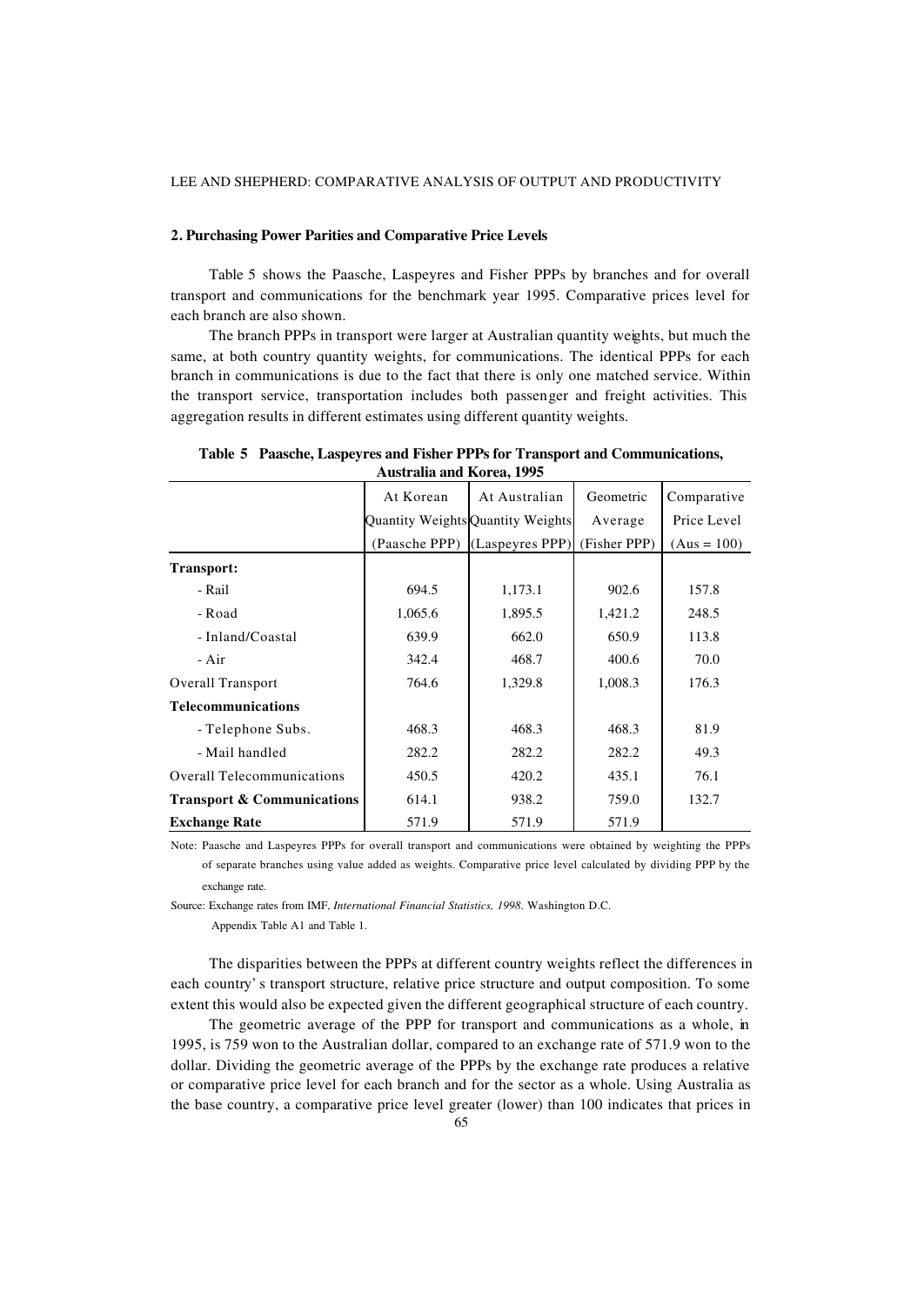that particular branch or sector in Korea are higher (lower) than their counterparts in Australia.

In Australia in 1995, the comparative price levels for rail, road and inland/coastal transport were lower than in Korea.

Trends in PPPs, exchange rates and comparative price levels for Korea and Australia provide an interesting perspective on the transport and communications structure and price levels in both countries. These are shown in Figures 1 and 2.

Figure 1 shows that the overall transport and communications sector PPP for Korea exceeded the exchange rate from 1990 to 1997. The opposite position since 1997 reflected the depreciation of the won following the onset of the Asian financial crisis. From 1990 to 1995, the exchange rate was fairly constant. However, the PPPs increased, which suggests that the real value of the Korean won declined during this period. In 1997, the Korean won depreciated against the Australian dollar thus leading to a fall in the PPP value of the won. Figure 2 shows the relative price levels for Korea against Australia from 1990 to 1999. Prior to 1997, transport and communication prices were relatively higher in Korea than in Australia, but the crisis-induced depreciation of the won produced a decline in the Korean comparative price level through to 1999.



Source: GDP deflators for Korea from NSO, *Economic Statistics Yearbook, 1996, 1997 and 1999*, Seoul. Bank of Korea, *National Accounts 1999*, Seoul. GDP deflators for Australia from ABS, *Australian System of National Accounts 1999-2000*, Cat No. 5204.0 (via internet: www.abs.gov.au/ausstats). 1995 PPP from Table 5.

# **Figure 1 PPP vs Exchange Rate, 1990-1999 (Korea/Australia)**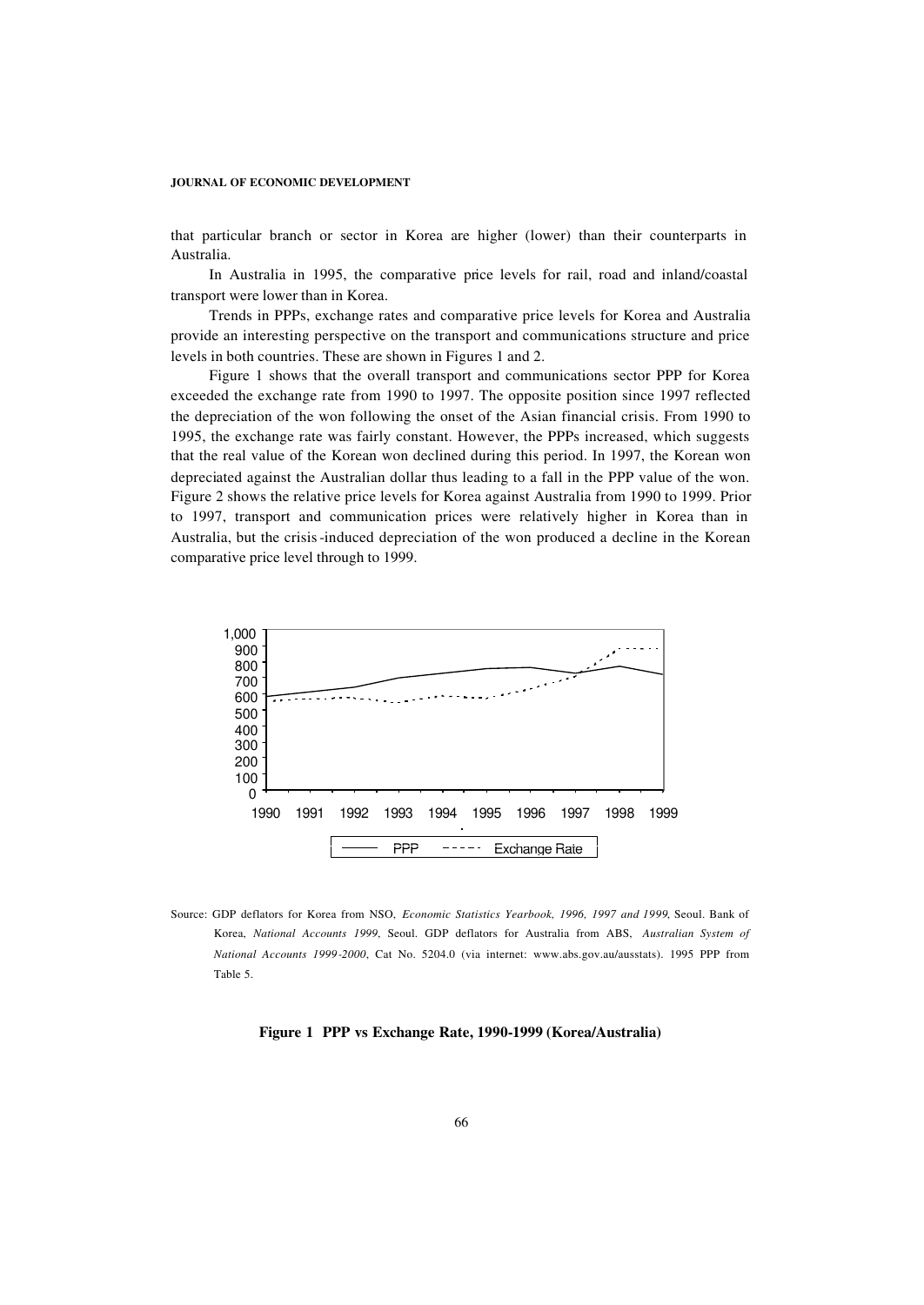

- Note: Comparative Price Level derived by dividing PPP by the exchange rate. Time series PPPs derived by first calculating the ratio of Korean transport and communications GDP deflator by the Australian transport and communications GDP deflator. Deflators are derived by taking the ratio of current over constant (at 1995 prices) transport and communications GDP. After which this value is multiplied to the 1995 geometric average PPP from Table 3.
- Source: Australian transport and communications GDP from ABS, *Australian System of National Accounts, 1999-2000*, Cat No. 5204.0 (via internet: www.abs.gov.au/ausstats). Korean GDP from NSO, *Economic Statistics Yearbook* (various issues), Seoul. Bank of Korea, *National Accounts 1999*, Seoul.

# **Figure 2 Comparative Price Level (Australia = 100), 1990-1999**

## **3. Gross Value Added in the Benchmark Year, 1995**

Table 4 shows the value added figures at branch level for both Australia and Korea for 1995. The Korean figures are, in turn, converted into 1995 Australian dollars. Examination of the value added share of each branch in the transport and communications industry output shows that Australian rail and road transport contributed a significant proportion. This outcome stems from the importance of freight transport in Australia. Korea has had a larger value added contribution than Australia in inland/coastal transport, the result of efficiencies in freight shipment and loading and unloading of cargo at ports. Air transport shares are more or less the same in both countries.

Table 6 contains estimates of gross value added per person employed. In 1995 the level of labour productivity in the Korean transport and communication industry was 41.1 per cent of that in Australia. Labour productivity in the Korean transport sector was 35.8 per cent of the Australian level and the communications sector was 56.1 per cent of that in Australia. This outcome on labour productivity for both transport and the stronger communications industry in Korea is consistent with the earlier analysis of a lower comparative price level for the communications sector in Korea. However, labour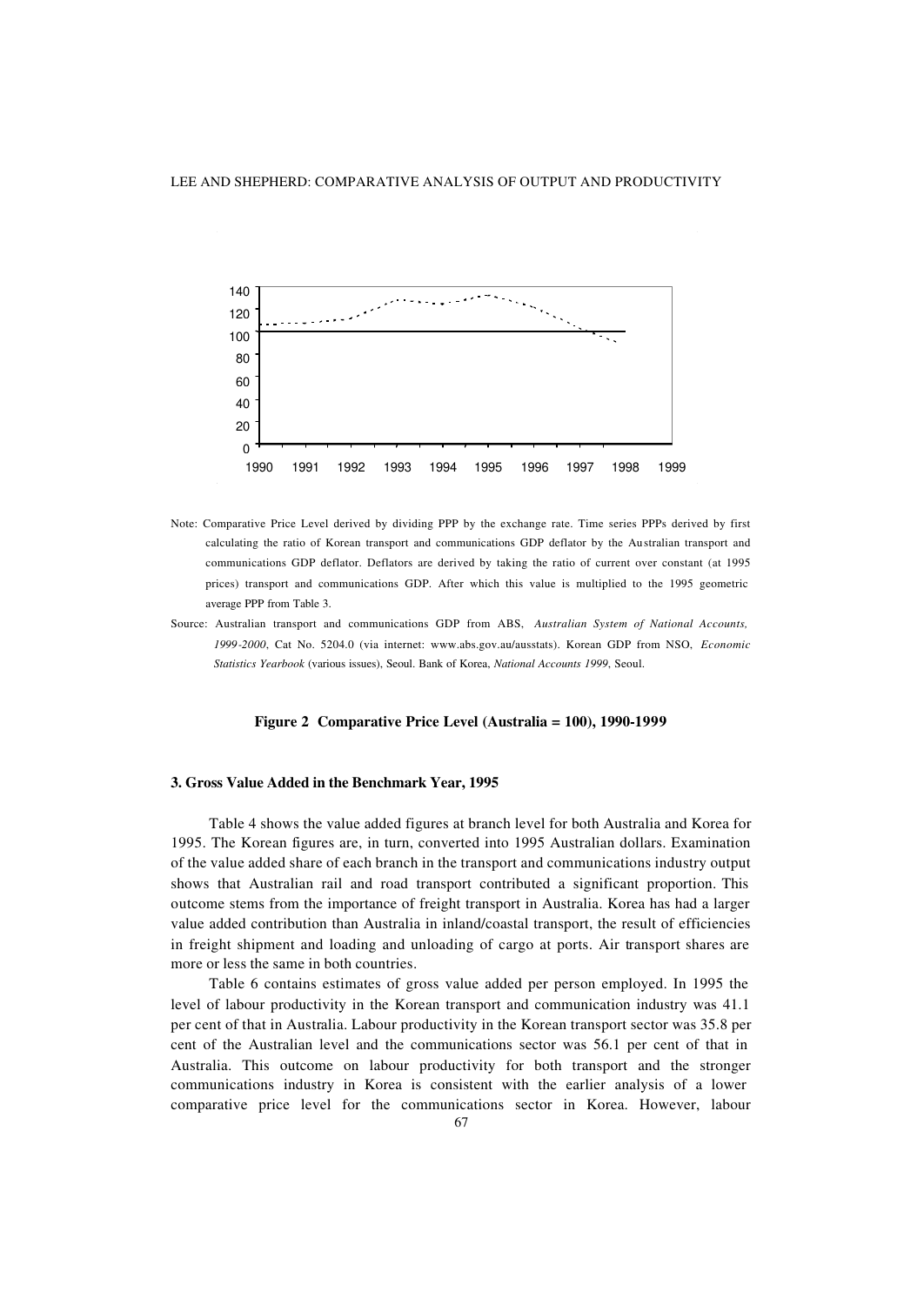productivity varied across branches, with inland/coastal and air transport branches registering significantly higher levels of labour productivity in Korea than in Australia. These differences may be readily explained in terms of the efficiency of coastal transport and by the fact that the Korean air transport sector employed approximately half of the numbers employed in Australia, by the much greater volume of moving services provided by the Korean air-freight transport branch and by the stronger export performance of Korea using these services relative to Australia. (see Tables 1, 3 and 4). Nevertheless, a productivity gap existed between the transport and communication sectors in the two countries in 1995, particularly in the transport sector.

|                       | Value Added per person | Korea/Australia |        |
|-----------------------|------------------------|-----------------|--------|
|                       | Korea                  | Australia       | $(\%)$ |
| <b>Transport</b>      | 20,784                 | 56,609          | 36.7   |
| - Railways            | 25,008                 | 83,875          | 29.8   |
| - Road                | 12,466                 | 42,761          | 29.2   |
| - Inland/coastal      | 89,502                 | 45,861          | 195.2  |
| - Air transport       | 219,826                | 84,582          | 259.9  |
| <b>Communications</b> | 53,733                 | 95,826          | 56.1   |
| - Telephone Subs.     | n.a.                   | n.a.            | n.a.   |
| - Mail handled        | n.a.                   | n.a.            | n.a.   |
| Transport & Comms.    |                        |                 |        |
| Current Table (a)     | 28,708                 | 68,835          | 41.7   |
| National Accounts (b) | 31.883                 | 73.740          | 43.2   |

**Table 6 Labour Productivity in Transport and Communications, Australia and Korea, 1995 (at Aus\$)**

n.a. - not available.

Notes: (a) Value added per person engaged derived using Tables 3 and 4 value added (converted into Australian 1995 dollars) and number of persons engaged.

(b) Value added per person engaged derived using national accounts' value added and ILO' s employment figures.

Source: Tables 3 and 4. PPPs from Table 5.

# **4. Trends in Labour Productivity, 1990-1999**

Table 7 and Figure 3 show trends in labour productivity from 1990 to 1999, derived by applying indices of real value added and employment in each country to the benchmark productivity comparison of Table 6. Despite the fact that Figure 4 shows some catch-up in Korean transport and communication output, there was very little improvement in labour productivity over the period. Korean labour productivity improved from 38.2 per cent of the Australian level in 1990, peaked at 45.4 per cent in 1995, then declined with the onset of the financial crisis to 40.2 per cent of the Australian level in 1998. Clearly, there was no meaningful catch-up in labour productivity in the Korean transport and communication sector throughout the 1990s.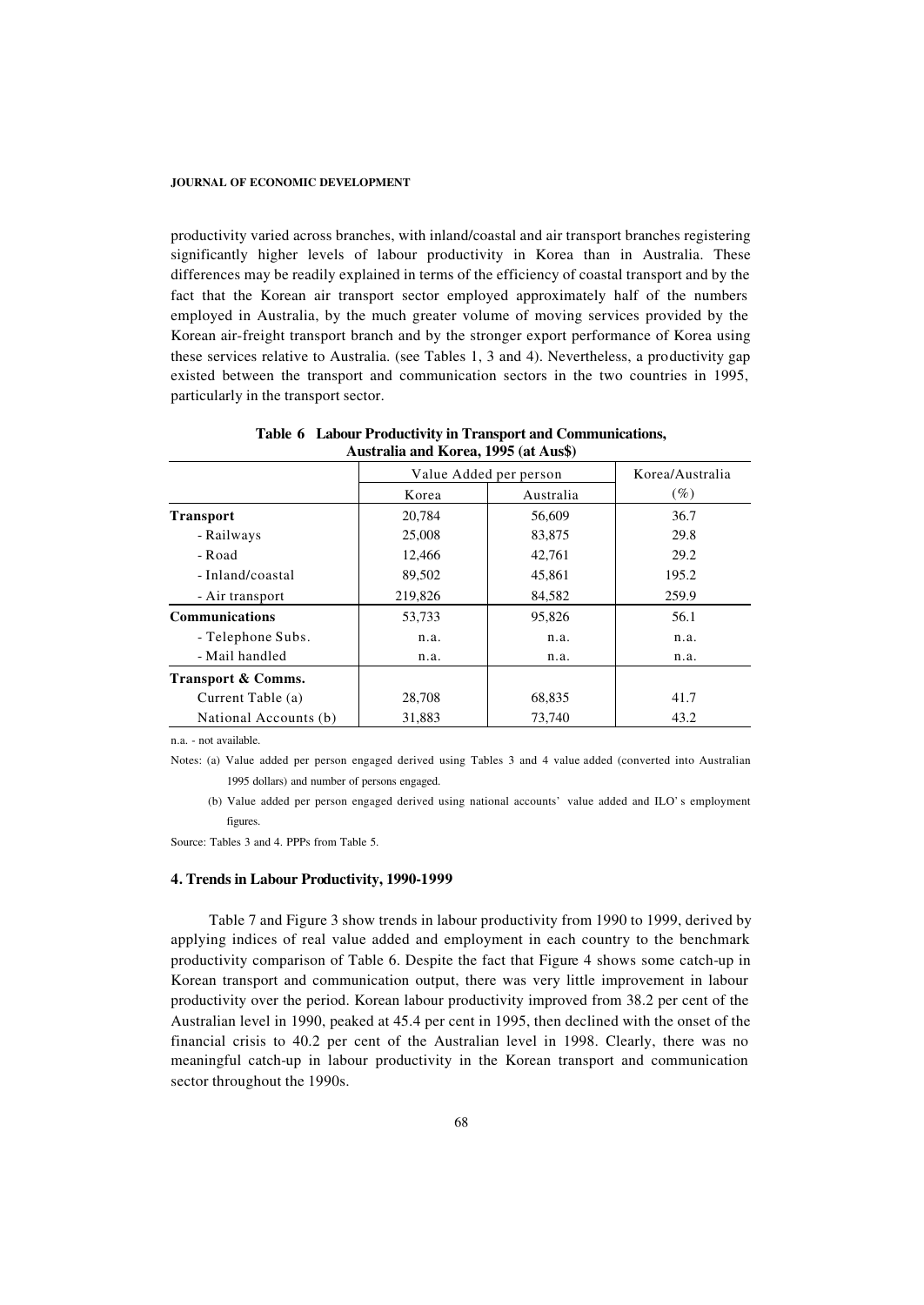| and Communications, 1990-1999 (at 1995 Aus\$) |        |               |                        |  |  |  |  |
|-----------------------------------------------|--------|---------------|------------------------|--|--|--|--|
|                                               | Korea  | Australia (a) | Korea/Australia $(\%)$ |  |  |  |  |
| 1990                                          | 21,939 | 57,490        | 38.2                   |  |  |  |  |
| 1991                                          | 22,936 | 59,657        | 38.4                   |  |  |  |  |
| 1992                                          | 24,531 | 66,147        | 37.1                   |  |  |  |  |
| 1993                                          | 26,501 | 70,811        | 37.4                   |  |  |  |  |
| 1994                                          | 29,803 | 72,059        | 41.4                   |  |  |  |  |
| 1995                                          | 33,747 | 74,255        | 45.4                   |  |  |  |  |
| 1996                                          | 32,588 | 76,175        | 42.8                   |  |  |  |  |
| 1997                                          | 35,301 | 81,924        | 43.1                   |  |  |  |  |
| 1998                                          | 34,811 | 86,663        | 40.2                   |  |  |  |  |
| 1999                                          | 38.759 | 87,398        | 44.3                   |  |  |  |  |

**Table 7 Trends in Labour Productivity (GDP per person engaged) in Transport** 

Note: (a) 1995 figure differs to Table 6 as the GDP for transport and communications used in the time-series comparisons is an average of 1994/95 and 1995/96 and it includes services allied to transport and deep-sea transport.

Source: Australian transport and communications GDP from ABS, *Australian System of National Accounts* (various issues), Cat No. 5204.0. Korean GDP from NSO, *Economic Statistics Yearbook* (various issues), Seoul. Bank of Korea, *National Accounts 1999*, Seoul. ILO, *Yearbook of Labour Statistics, 1999*, Geneva.



Source: Australian transport and communications GDP from ABS, *Australian System of National Accounts, 1999-2000*, Cat No. 5204.0 (via internet: www.abs.gov.au/ausstats). Korean GDP from NSO, *Economic Statistics Yearbook* (various issues), Seoul. Bank of Korea, *National Accounts 1999*, Seoul. Employment figures from ILO, Yearbook of Labour Statistics, 2000, Geneva.

# **Figure 3 Trends in Labour Productivity in Transport and Communications, GDP per person engaged, Korea/Australia 1990-1999 (Australia = 100)**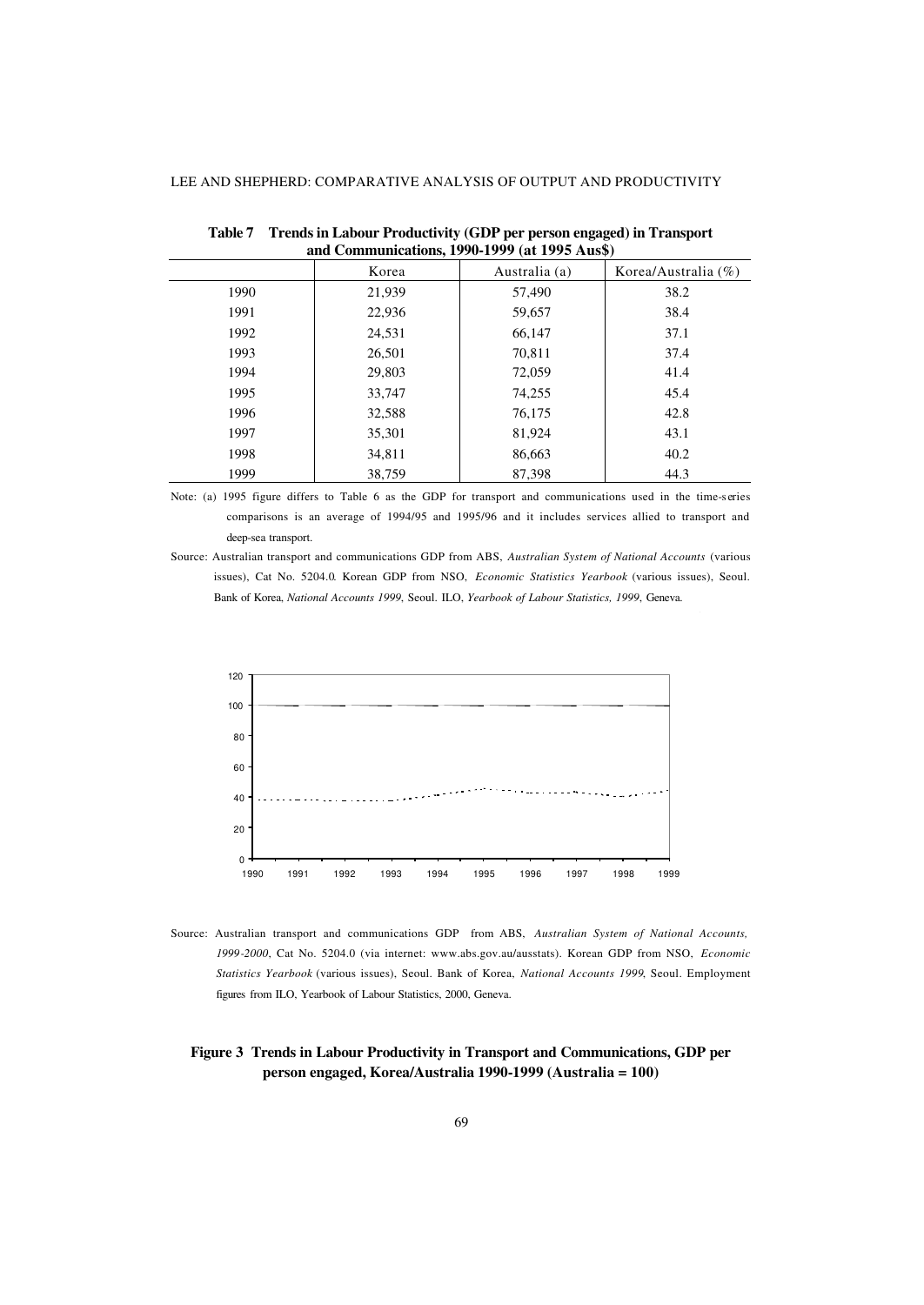

Note: Korean transport and communications GDP converted into Australian 1995 prices using geometric average PPP from Table 3.

Source: Australian transport and communications GDP from ABS, *Australian System of National Accounts, 1999-2000*, Cat No. 5204.0 (via internet: www.abs.gov.au/ausstats). Korean GDP from NSO, *Economic Statistics Yearbook* (various issues), Seoul. Bank of Korea, *National Accounts 1999*, Seoul. Employment figures from ILO, Yearbook of Labour Statistics, 2000, Geneva.

# **Figure 4 Comparative Output of Transport and Communications, Korea/Australia, 1990-1999 (Australia =100)**

# **IV. Conclusion**

This study provides a comparative estimate of real output and labour productivity in the transport and communication industries in Korea and Australia. For the benchmark year 1995, value added in the Korean transport and communication sector was approximately 85 per cent and labour productivity 45 per cent of the Australian levels. Over the period 1990 to 1999, the Korean transport and communication sector operated, on average, at approximately 41.5 per cent of the Australian level, although marginally higher relative productivity levels were evident in the mid 1990s, just prior to the onset of the Asian financial crisis. The results over the period suggest that Korea did not experience meaningful catch-up on Australian transport and communication labour productivity levels. Similarly, for the benchmark year 1995, the Korean transport and communications price level was 133 per cent of that in Australia, although a sharp decline occurred in the run-up to the crisis in 1997. By the end of 1999 the Korean transport and communications price level had declined to 82 per cent of the Australian level, the lowest level recorded throughout the 1990s.

This paper draws on the ICOP industry-of-origin approach to international comparison to provide the first in a series of papers comparing output and productivity in the service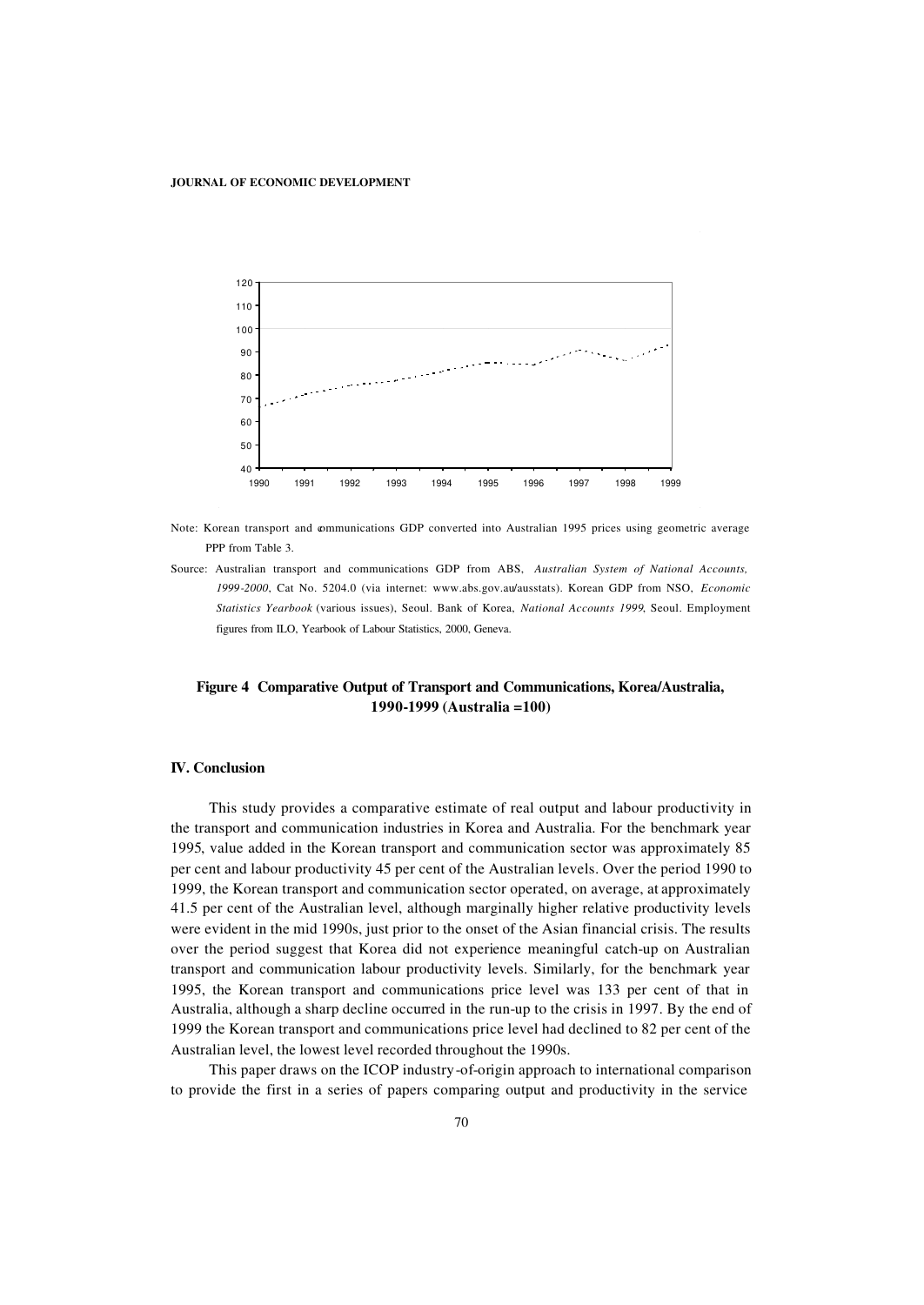sectors in Korea and Australia. The paper has concentrated on transport and communication sectors primarily to build on the methodological approach to service sector comparisons pioneered by Mulder (1994) and van Ark, Monnikhof and Mulder (1999). Although caution should be exercised in drawing strong conclusions from the productivity estimates - given the nature of the available data - the approach adopted here will be used to develop, over time, more comprehensive analyses of service sector comparisons between Korea and Australia.

# **Appendix**

# **Table A1 Matching of Product Items, Australia-South Korea, Transport and Communications, 1995**

| <b>SIC</b> | Australia                                           | Unit         | Australia       | Australia        | Australia | Australia    | Unit Value Ratio |
|------------|-----------------------------------------------------|--------------|-----------------|------------------|-----------|--------------|------------------|
| Code       | Service Item                                        |              | <b>Quantity</b> | Gross            | Dollar    | Ouantity     | Won/Aus\$        |
|            |                                                     |              | (million)       | Value            | Unit      | valued at    | Australia        |
|            |                                                     |              |                 | $(mill. Aus$ \$) | Value     | Korean Unit  | Quantity         |
|            |                                                     |              |                 |                  |           | Values       | Weights          |
|            |                                                     |              |                 |                  |           | (mill. Won)  | (Laspeyres)      |
| 6201       | <b>RAIL TRANSPORT</b>                               |              |                 |                  |           |              |                  |
|            | Adjusted for differences in average haul (see text) |              |                 |                  |           |              |                  |
|            | - Passenger traffic                                 | output-index | 42.4            | 1,878.1          | 44.32     | 1,133,561.9  | 603.57           |
|            | - Freight traffic                                   | output-index | 733.8           | 3,943.1          | 5.37      | 5,695,253.3  | 1,444.36         |
|            | <b>TOTAL MATCHED</b>                                |              |                 | 5,821.2          |           | 6,828,815.2  | 1,173.09         |
| 6101       | <b>ROAD TRANSPORT</b>                               |              |                 |                  |           |              |                  |
|            | Adjusted for differences in average haul (see text) |              |                 |                  |           |              |                  |
|            | - Passenger traffic                                 | output-index | 18.6            | 2,973.6          | 160.10    | 2,427,504.9  | 816.35           |
|            | - Freight traffic                                   | output-index | 461.7           | 18,330.5         | 39.70     | 37,955,164.0 | 2,070.60         |
|            | <b>TOTAL MATCHED</b>                                |              |                 | 21,304.1         |           | 40,382,668.9 | 1,895.54         |
| 6301       | <b>INLAND/COASTAL TRANSPORT</b>                     |              |                 |                  |           |              |                  |
|            | Adjusted for differences in average haul (see text) |              |                 |                  |           |              |                  |
|            | - Passenger traffic                                 | output-index | 130.7           | 124.7            | 0.95      | 149,575.8    | 1,199.31         |
|            | - Freight traffic                                   | output-index | 70.4            | 1,329.8          | 18.90     | 813,371.7    | 611.63           |
|            | <b>TOTAL MATCHED</b>                                |              |                 | 1,454.6          |           | 962,947.4    | 662.02           |
| 6401       | <b>AIR TRANSPORT</b>                                |              |                 |                  |           |              |                  |
|            | Adjusted for differences in average haul (see text) |              |                 |                  |           |              |                  |
|            | - Passenger traffic                                 | output-index | 93.9            | 9,817.8          | 105.20    | 5,330,310.5  | 542.92           |
|            | - Freight traffic                                   | output-index | 25.0            | 1,591.9          | 63.64     | 17,187.5     | 10.80            |
|            | <b>TOTAL MATCHED</b>                                |              |                 | 11,409.7         |           | 5,347,498.0  | 468.68           |
| 7101       | POSTAL AND TELECOMMUNICATIONS                       |              |                 |                  |           |              |                  |
|            | Telephone Subscriptions                             | Number       | 6,432,360.0     | 14,787.7         | 0.002     | 6,925,458.6  | 468.33           |
|            | Mail handled                                        | Number       | 3,937,550.0     | 5,154.4          | 0.001     | 1,454,445.3  | 282.18           |
|            |                                                     |              |                 | 19,942.1         |           | 8,379,903.9  | 420.21           |

Source: Tables 1 and 2.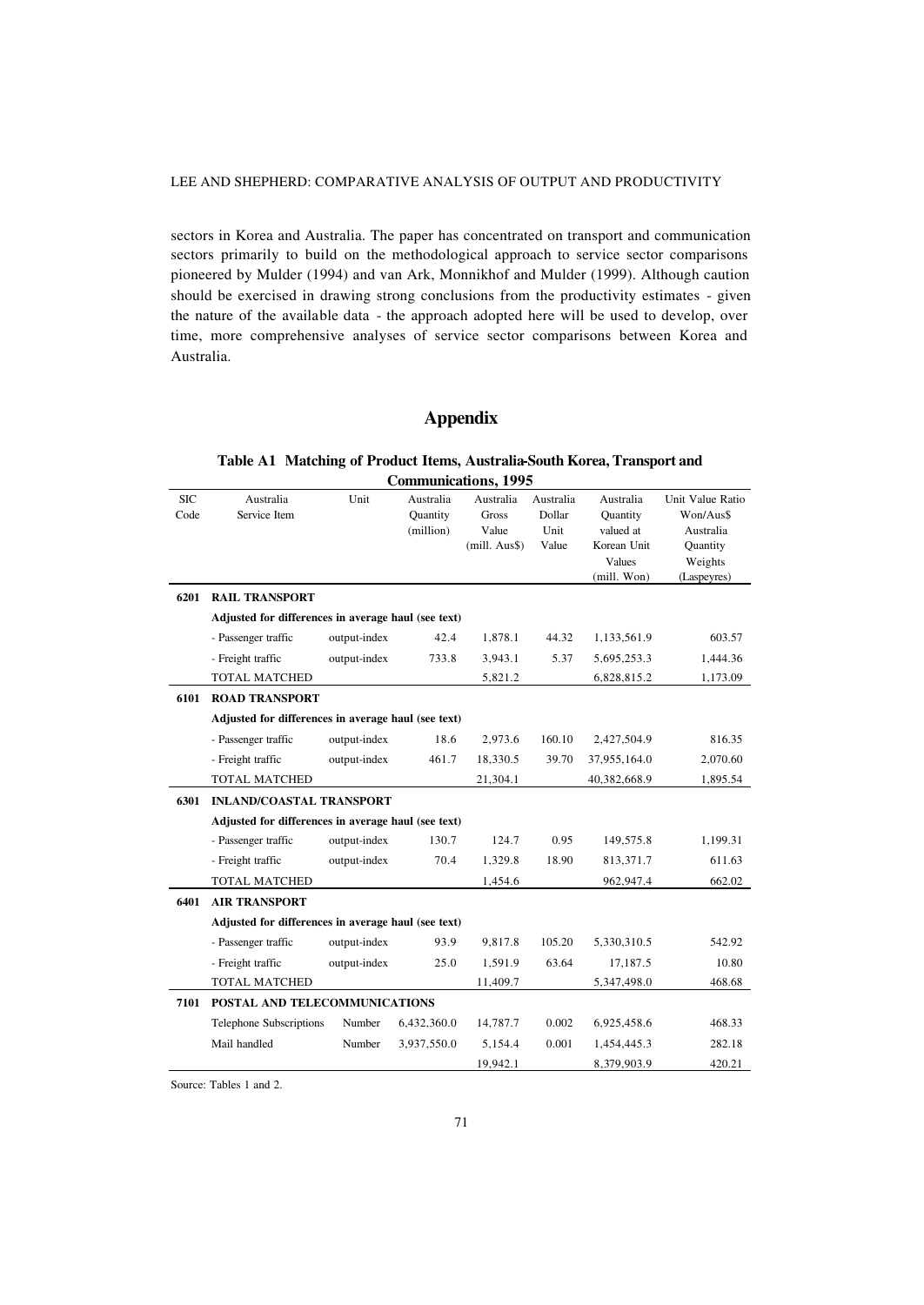|                    |                                                     | Table A1     | (Continued)                     |                                         |                                |                                                                                     |                                                                   |
|--------------------|-----------------------------------------------------|--------------|---------------------------------|-----------------------------------------|--------------------------------|-------------------------------------------------------------------------------------|-------------------------------------------------------------------|
| <b>SIC</b><br>Code | Korean<br>Service Item                              | Unit         | Korean<br>Quantity<br>(million) | Korean<br>Gross<br>Value<br>(mill. Won) | Korean<br>Won<br>Unit<br>Value | Korean<br>Quantity<br>valued at<br>Aus. Unit<br>Values<br>(mill. Aus <sup>§</sup> ) | Unit Value<br>Ratio<br>Won/Aus\$<br>Korean<br>Quantity<br>Weights |
|                    |                                                     |              |                                 |                                         |                                |                                                                                     | (Paasche)                                                         |
| 60100              | <b>RAIL TRANSPORT</b>                               |              |                                 |                                         |                                |                                                                                     |                                                                   |
|                    | Adjusted for differences in average haul (see text) |              |                                 |                                         |                                |                                                                                     |                                                                   |
|                    | - Passenger traffic                                 | output-index | 100.0                           | 2,675,232.1                             | 26,752.3                       | 4,432.4                                                                             | 603.57                                                            |
|                    | - Freight traffic                                   | output-index | 100.0                           | 776,114.9                               | 7,761.1                        | 537.3                                                                               | 1,444.36                                                          |
|                    | <b>TOTAL</b>                                        |              |                                 | 3,451,347.0                             |                                | 4,969.7                                                                             | 694.48                                                            |
| 60212-60235        | <b>ROAD TRANSPORT</b>                               |              |                                 |                                         |                                |                                                                                     |                                                                   |
|                    | Adjusted for differences in average haul (see text) |              |                                 |                                         |                                |                                                                                     |                                                                   |
|                    | - Passenger traffic                                 | output-index | 100.0                           | 13,069,500.0 130,695.0                  |                                | 16,009.6                                                                            | 816.35                                                            |
|                    | - Freight traffic                                   | output-index | 100.0                           | 8,220,904.0                             | 82,209.0                       | 3,970.3                                                                             | 2,070.60                                                          |
|                    | <b>TOTAL</b>                                        |              |                                 | 21,290,404.0                            |                                | 19,979.9                                                                            | 1,065.59                                                          |
| 61101, 61102       | <b>INLAND/COASTAL TRANSPORT</b>                     |              |                                 |                                         |                                |                                                                                     |                                                                   |
|                    | Adjusted for differences in average haul (see text) |              |                                 |                                         |                                |                                                                                     |                                                                   |
|                    | - Passenger traffic                                 | output-index | 100.0                           | 114,418.0                               | 1,144.2                        | 95.4                                                                                | 1,199.31                                                          |
|                    | - Freight traffic                                   | output-index | 100.0                           | 1,156,055.0                             | 11,560.6                       | 1,890.1                                                                             | 611.63                                                            |
|                    | <b>TOTAL</b>                                        |              |                                 | 1,270,473.0                             |                                | 1,985.5                                                                             | 639.87                                                            |
| 62100-62200        | <b>AIR TRANSPORT</b>                                |              |                                 |                                         |                                |                                                                                     |                                                                   |
|                    | Adjusted for differences in average haul (see text) |              |                                 |                                         |                                |                                                                                     |                                                                   |
|                    | - Passenger traffic                                 | output-index | 100.0                           | 5,711,671.8                             | 57,116.7                       | 10,520.2                                                                            | 542.92                                                            |
|                    | - Freight traffic                                   | output-index | 100.0                           | 68,710.2                                | 687.1                          | 6,364.0                                                                             | 10.80                                                             |
|                    | <b>TOTAL</b>                                        |              |                                 | 5,780,382.0                             |                                | 16,884.2                                                                            | 342.35                                                            |
| 64100, 64201       | POSTAL AND TELECOMMUNICATIONS                       |              |                                 |                                         |                                |                                                                                     |                                                                   |
| 64202, 64203       |                                                     |              |                                 |                                         |                                |                                                                                     |                                                                   |
|                    | <b>Telephone Subscriptions</b>                      | number       |                                 | 18,600,203.0 20,026,077.0               | 1.08                           | 42,761.0                                                                            | 468.33                                                            |
|                    | Mail handled                                        | number       | 3,455,518.0                     | 1,276,393.2                             | 0.37                           | 4,523.4                                                                             | 282.18                                                            |
|                    |                                                     |              |                                 | 21,302,470.2                            |                                | 47,284.4                                                                            | 450.52                                                            |

# **References**

- Enders, J. (2001), "The Asian Financial Crisis and Its Impact on Korea-Australia Economic Relations," Australia-Korea Paper No. 4, Australian Centre for Korean Studies, Griffith University, Brisbane.
- Gadrey, J., T. Noyelle, and T.M. Stanback, Jr. (1990), "Productivity in Air Transportation: A Comparisons of France and the United States," Working Paper No. 90-4, Univeriste de Lille and Eishenhower Center for Conservation of Human Resources.
- Girard, J.M. (1958), *La Productivite du Travail Dans les Chemins de Fer*, Centre d' Etudes et de Mesures de Productivite, Paris.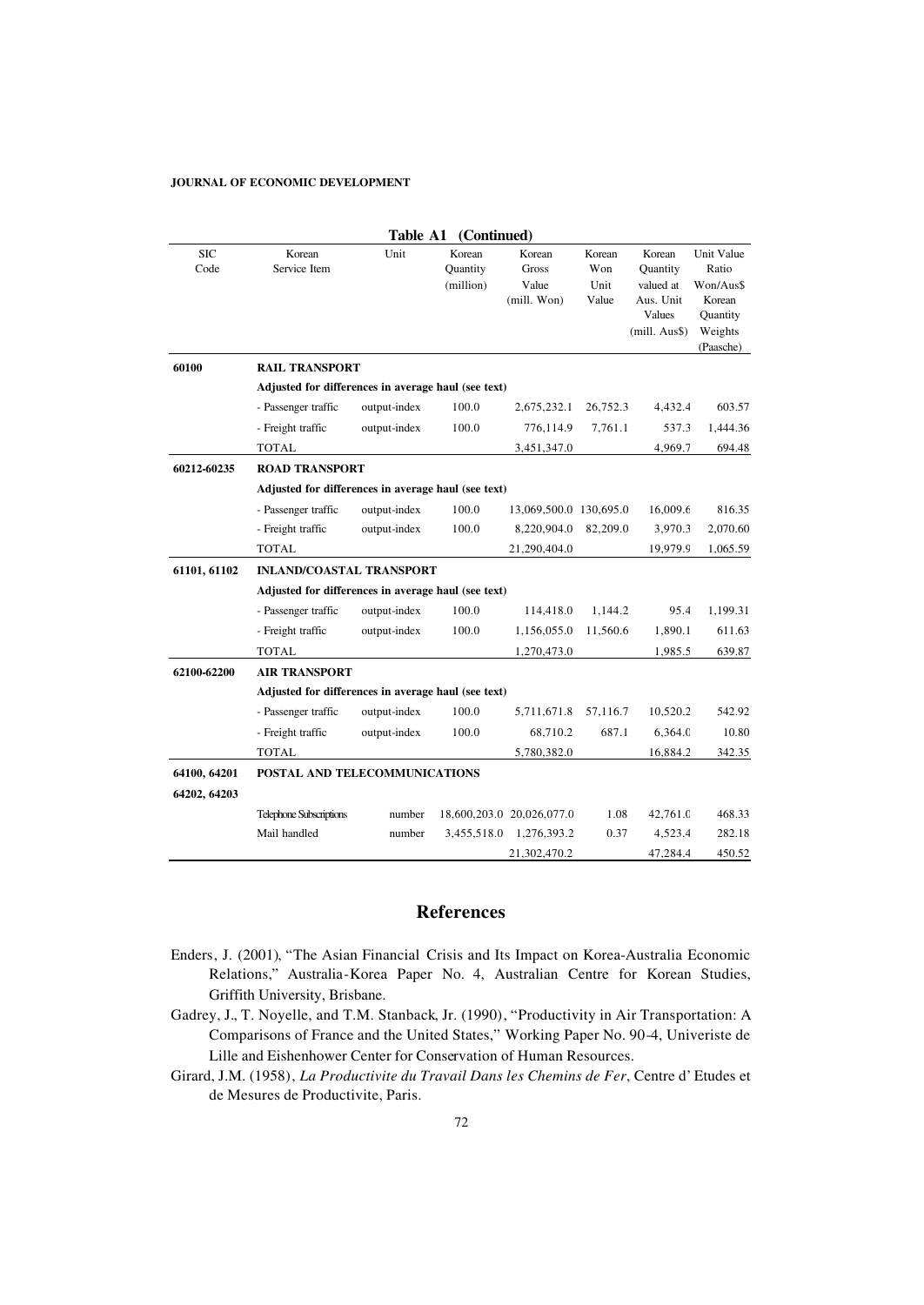- Hill, T.P. (1977), "On Goods and Services," *Review of Income and Wealth*, Vol. 123, No. 4, 315-338.
- Kravis, I.B., A. Heston, and R. Summers (1982), *World Product and Income*, John Hopkins University Press, Baltimore.
- Maddison, A., and B. van Ark (1988), "*Comparisons of Real Output in Manufacturing*," Policy, Planning and Research Working Papers, WPS5, World Bank, Washington D.C.
- Mulder, N. (1994), "Transport and Communications in Mexico and the United States: Value Added, Purchasing Power Parities and Productivity," Research Memorandum 579 (GD-18), Groningen Growth and Development Centre, University of Groningen.
- OECD (1992), *Purchasing Power Parities and Real Expenditures EKS Results 1990*, Vol. 1, Paris.
- Paige, D., and G. Bombach (1959), *A Comparison of National Output and Productivity of the United Kingdom and the United States*, OEEC and the University of Cambridge, Paris.
- Pilat, D. (1994), *The Economics of Rapid Growth: The Experience of Japan and Korea*, Edward Elgar, Aldershot.
- Rostas, L. (1948), *Comparative Productivity in British and American Industries*, NIESR, Occasional Papers XIII, Cambridge University Press, Cambridge.
- Shepherd, W., B. Lee, and D.S. Prasada Rao (2001), "Manufacturing Sector Output and Productivity in Korea; An Australia Perspective, 1975 to 1997," in *Korea' s Economic Prospects: Economic Recovery after the Financial Crisis*, eds. by O. Yul Kwon and W. Shepherd, Edward Elgar, Cheltenham.
- Smith, A.D., D.M.W.N. Hitchens, and D.W. Davies (1982), *International Industrial Productivity: A Comparison of Britain, America and Germany*, NIESR, Cambridge University Press, Cambridge.
- Van Ark, B., E. Monnikhof, and N. Mulder (1999), "Productivity in Services: An International Comparative Perspective," *Canadian Journal of Economics*, Vol. 32, No. 2, April, 471-499.
- World Bank (1992), *World Development Report, 1992*, Oxford University Press, New York. \_\_\_\_\_ (1999), *World Development Report, 1998/99*, Oxford University Press, New York.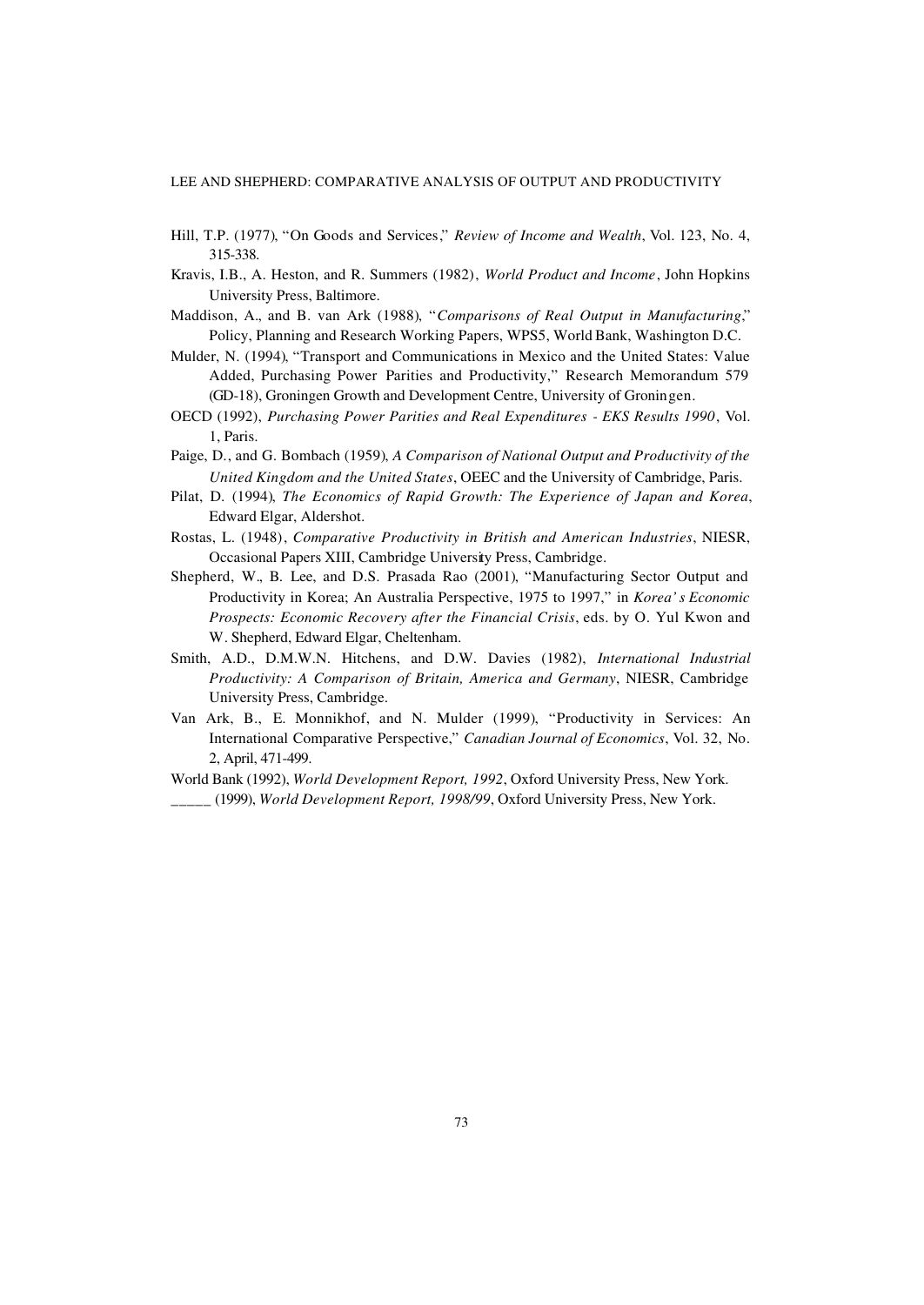

Source: GDP deflators for Korea from NSO, *Economic Statistics Yearbook, 1996, 1997 and 1999,* Seoul. Bank of Korea, *National Accounts 1999,* Seoul. GDP deflators for Australia from ABS, *Australian System of National Accounts 1999-2000,* Cat No.5204.0 (via internet: www.abs.gov.au/ausstats). 1995 PPP from Table 5.



Note: Comparative Price Level derived by dividing PPP by the exchange rate. Time series PPPs derived by first calculating the ratio of Korean transport and communications GDP deflator by the Australian transport and communications GDP deflator. Deflators are derived by taking the ratio of current over constant (at 1995 prices) transport and communications GDP. After which this value is multiplied to the 1995 geometric average PPP fromTable 3.

Source: Australian transport and communications GDP from ABS, *Australian System of National Accounts,* 1999-2000, Cat No.5204.0 (via internet: www.abs.gov.au/ausstats). Korean GDP from NSO*, Economic Statistics Yearbook (various issues)*, Seoul. Bank of Korea, *National Accounts 1999* , Seoul.